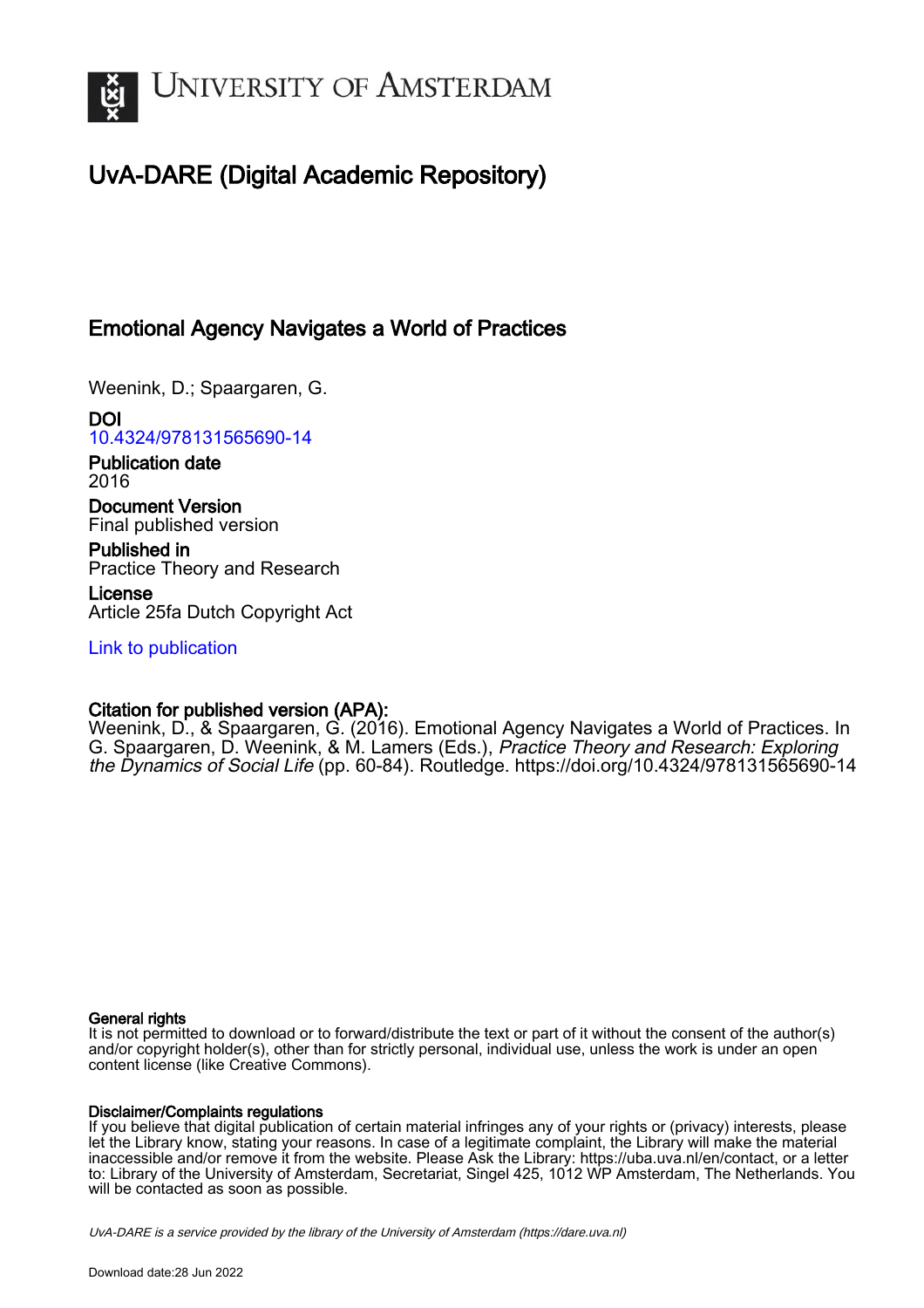# **Emotional agency navigates a world of practices**

*Don Weenink and Gert Spaargaren*

## **Introduction**

The past two decades witnessed a prolific revival of practice theories. Sociologists and social philosophers such as Davide Nicolini (2012), Andreas Reckwitz (2002), Theodore Schatzki (1996, 2002, 2010; Schatzki, Knorr Cetina and Von Savigny, 2001), Robert Schmidt (2012) and Elizabeth Shove and collaborators (2003, 2012) have elaborated, deepened and refined practice theories that were developed in sociology in the 1970s and 1980s by Pierre Bourdieu and Anthony Giddens in particular. To put it succinctly, practice theories are grounded in the idea that social life consists of socio- material interactions through which people transform their world and themselves. In the words of Schatzki (this volume) these socio- material interactions comprise 'bundles of practices' and 'material arrangements'. The former should be regarded as 'open spatial- temporal manifolds of activity', while the latter consist of 'interconnected human bodies, organisms, artifacts, and things'.

 Since the older generation of practice theories had neglected the material dimension of practices, current formulations aim, in critical engagement with material semiotics or actor network approaches, to make practice theory more receptive to the role of material elements and objects, of both human and non- human origin, in social practices. In addition, current practice theories emphasize their potential relevance for the governance of social change while at the same time distinguishing themselves explicitly from some of the prevailing theories of social transformation. At a time when a number of authors seek to reconcile practice theory with transition theory (Grin *et al.*, 2010; Spaargaren *et al.*, 2012; Shove *et al.*, 2012; Hargreaves *et al.*, 2013), Theodore Schatzki (this volume) is keen on pointing out the differences that exist between both kind of theories. The crucial difference in the way they study long term, structural changes is the fact that practice theories reject the claim of transition theories that there are different dynamics at play on different levels of the social. Notions such as large- scale structures, overarching culture, macro- meso-micro distinctions or niche- regime-landscape hierarchies are judged ontologically inappropriate. Instead, practices theories claim that processes of becoming and change unfold at just one level: the level of practices. Hence, the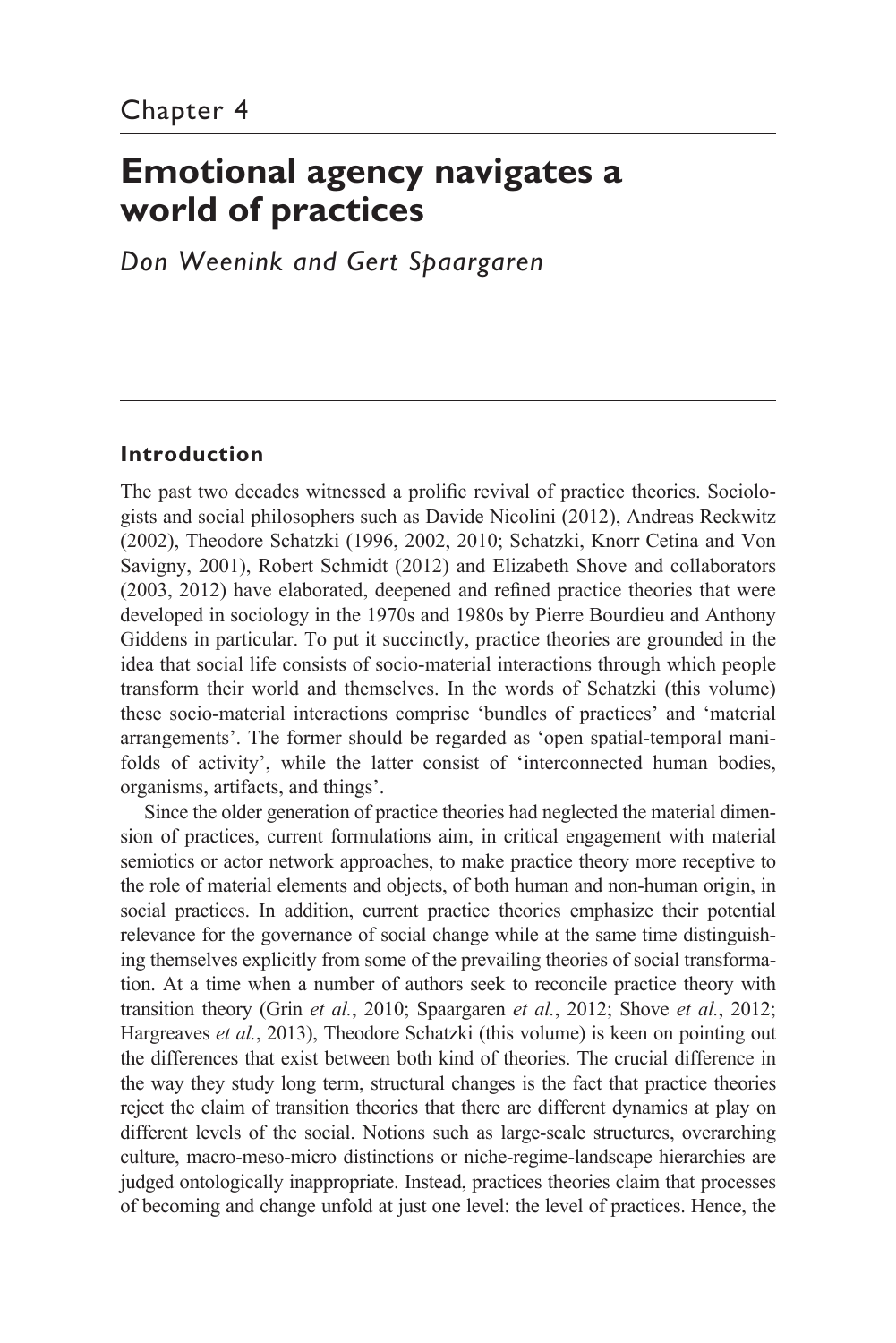ontology of practice theories is said to be flat (Schatzki, this volume), and allows for understanding processes of change as open ended and at least partly contingent. By emphasizing complexity and contingency, practice theories provide a realistic understanding of the limited possibilities that single (policy or governance-) actors and organizations have when they seek to manage processes of social change in a linear, direct and instrumental way (Evans *et al.*, 2012). The message for those involved in the management of social change is to improve the quality of interventions by connecting policy strategies to the dynamics of practices as sets of interrelated doings and sayings.

 Although early formulations of practice theory by Bourdieu and Giddens in particular emphasized the need to go beyond structuralism and instead offer an agency- inclusive formulation of social interaction and reproduction, the relationship between agency and social change remains underexposed in many contemporary practice theories. The ways in which human agents intervene in the ongoing flow of events in the world and their involvement in bringing about changes in their socio-material environments and in themselves, remain insufficiently explored and conceptualized. As a result, the more recently developed practice theories do not provide convincing answers to issues of agency, emotions and power which might help to explain what brings about social change in a flat world consisting of practices. Why do practices appear and disappear, what makes them more or less widespread, stable and mature, and why are some practices more meaningful, attractive and intense for human actors than others? These questions all revolve around the issue that practices (are made to) matter for people. People engage with innovation, reproduction and social change in the sense that they develop a meaningful relation with the practices they help to reproduce and change, they themselves becoming different persons in the process. If we accept the idea that social life is a vast and continuous 'open- ended spatial- temporal manifolds of actions and material arrangements', which individuals experience as sets of more or less relevant, meaningful, coherent, and interrelated doings and saying (Schatzki, 2002: 59–122; Schatzki, 2010), then we must develop notions of agency, power and social change which help us to understand what it is that makes people move through/engage with/find their ways in social life in the first place. Issues of agency and power are about how people navigate a world of practices.

 Agency is conceptualized differently in different streams of social theory. In Weberian conflict theories for instance, agency is rooted in the competitive urge for privileged positions. In rational actor theories agency is about optimizing profits, and in symbolic interactionism it revolves around the capacity to give meaning to self and others in social situations. In this chapter we aim to develop a conceptualization of agency that not only remains within the contours of practice theories – practices rather than individuals are the central unit of analysis – but which is also distinct from the ways in which agency is approached in other social theories. To put it in a short and radical formulation, we argue that agency resides in emotions. Emotions are (re)produced in social practices and people experience the world and engage in it emotionally. The focus on emotions helps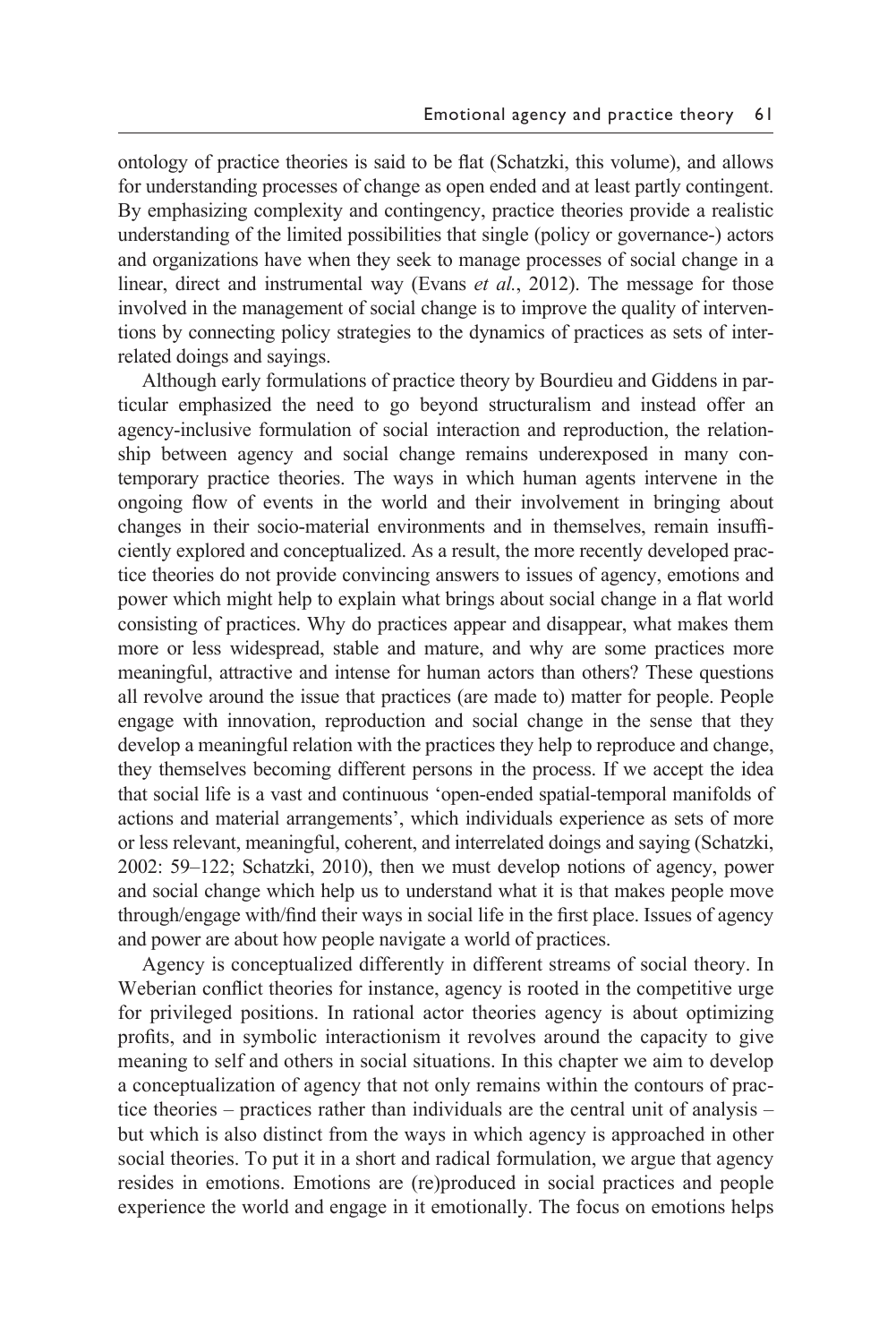to explain why practices make individual human agents engage with and actually care about the doings and sayings around them. Emotions are connected to practices in a number of ways, and they provide (positive and negative) valences to both practices and their practitioners. In this way, emotions-in-practices help explain what matters to individuals and how they are set into motion by emotions. On the individual side of the equation, we argue that the human capacity to act (back) upon the world resides in the 'emotional modes of being' (Freund, 1999) of individuals. On the practice side of the equation, we will show how practices produce emotional energy (Collins, 2004).

 The concept of power is even more debated and coated with controversies than the concept of agency. When reviewing the concept of power in sociology, Manuel Castells (2009) has suggested that in contemporary network societies the classical concepts of power as for example derived from the works of Weber and Parsons on the one hand and Marx on the other, are in need of revision. The concepts, which organized debates in sociology and political sciences since their inception, need to be complemented with new notions of power that are particularly suited to analyse social change in contemporary, 'horizontally organized' societies, which are composed of networks. One of the dimensions of power that need to be articulated and re- invented has to do with 'the relationships between emotion, cognition and politics' (Castells, 2009: 7). Although the work of Castells does not seem to go along very well with the flat ontology of practice theories,<sup>1</sup> we argue that his discussion of agency and power can be used to highlight dynamics of change in a world of practices.

## *Outline of the chapter*

In the sections to follow, we review the key concepts of agency, emotion and power in more detail, also exploring their relevance for the analysis of social change in (networks of) practices. We start with the concept of agency as it is discussed in theories of practices. Then we seek to explore the concepts of emotions, emotional agency and emotional energy, staying within the framework of practice theories but using insights from neighbouring theories like the sociology of emotions and Randall Collins' (2004) theory of Interaction Rituals. This will be the most extended section of the chapter, since emotions and how they navigate the world of social practices are at the centre of our analysis. A discussion about transitions in (configurations or networks of) practices however cannot do without the concept of power. Again building on authors – Collins and Castells – who are commonly not perceived as social practices theorists, we conclude our chapter with a discussion on power, agency and social change.

## **Agency in theories of social practices**

Practice theories differ from one another in the degree to which they consider human agency (Nicolini, 2012: 44–69). Some forms of practice theory hardly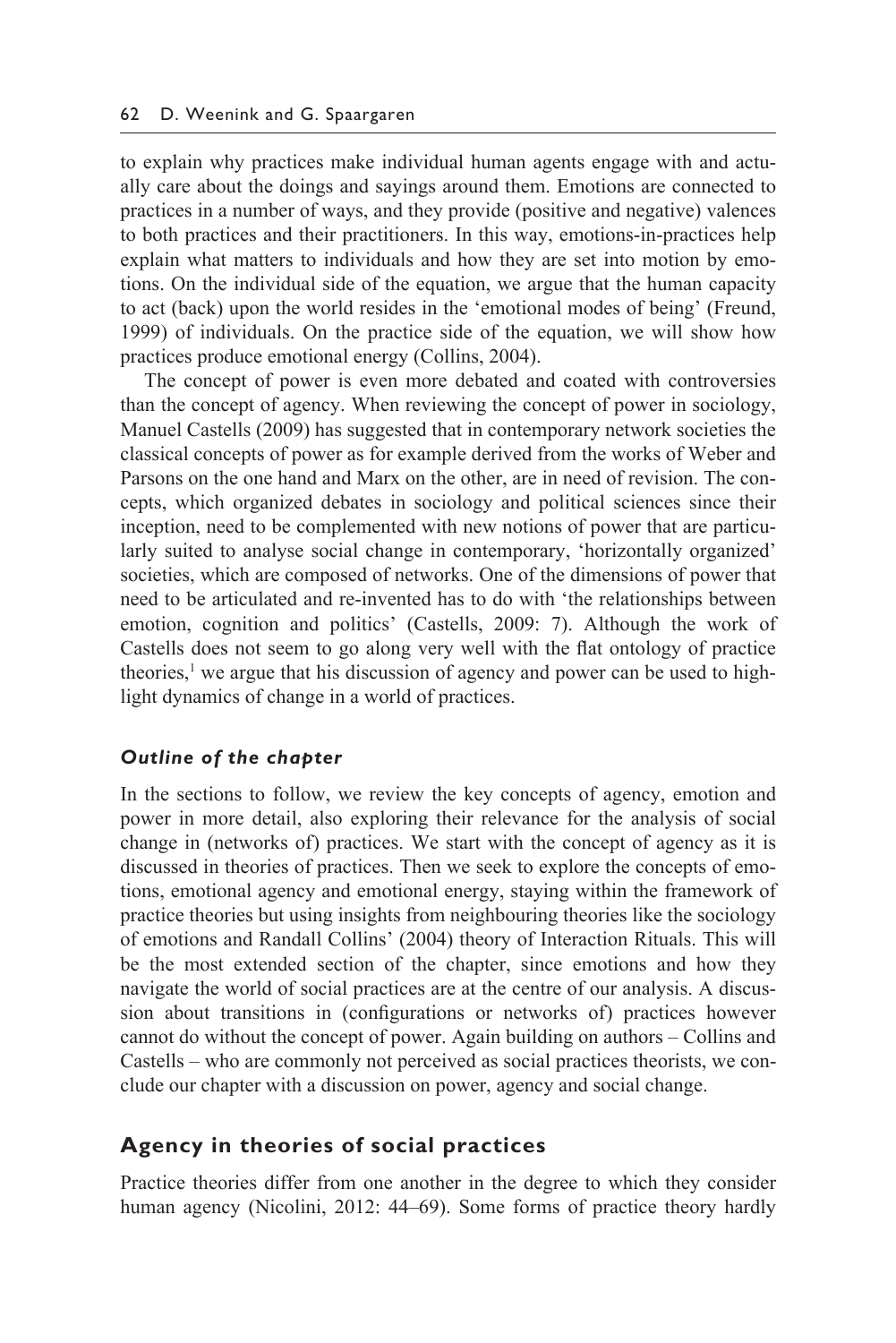offer a discussion on the key characteristics of agency and its role in social change. This seems to be the case for practice theories that are inspired by science and technology studies and actor network approaches in particular. The analyses offered by Shove *et al.* (2012) and Reckwitz (2002) serve as two examples. Shove, Pantzar and Watson emphasize the need to decentre the human subject when exploring the overall dynamics of practices. They urge to do so in order to distance themselves from cognitivist views of agency in which individuals are rendered as value- oriented subjects who consciously shape their futures and identities by pursuing lifestyles (Welch and Warde, 2015). In contrast to this cognitivist portrayal, Shove *et al.* offer a discussion on the performance<sup>2</sup> of practices mainly in terms of combinations being established between the three components of practices: materials, competences and meanings. For the institutional analysis of social change, they offer an extensive and interesting discussion on linkages between (components of) practices. By highlighting the role of components in the processes of (de)linking practices and by emphasizing the embeddedness of practices in larger constellations of adjacent and connected practices, they seem to suggest that the study of social reproduction and change could be conducted mainly with the help of institutional analyses, bracketing the strategic actions, motivations and emotions of individual human agents. As a result, their image of the world of practices is coloured primarily by complexes, arrangements, infrastructures, chains, nexuses and bundles.

 We recognize the merits of using concepts like circuits of reproduction, feedback- loops and dominant trajectories since they are instrumental for recognizing the relationships between practices and the ways in which these relationships change over time. By emphasizing interrelations and interdependencies between practices, they bring some flesh on the 'institutional bones' of practice theory, especially vis-à-vis competing neo-institutionalist theories that claim to offer causal explanations of social innovation and change. With the strong focus on institutional analysis of (networks of) practices, Shove *et al.* certainly help moving away from the individual human subject as the cherished and unique source of social reproduction and change. However, the ways in which this decentring of the individual human subject is to be combined with a discussion of agency, power and social change, remains in the dark. With Shove and colleagues (2012), emotions, motivations, identities, reasons and beliefs, the reflexive monitoring of action, practical intelligibility and practical understanding play a less prominent role in the analysis of social change. In fact, in the perspective offered by Shove *et al.*, individual human subjects are not just decentred but effectively positioned at the periphery of practice theory, so it seems (Welsh and Warde, 2015).

 A similar decentring of subjects can be found in Reckwitz's (2012: 256) frequently cited overview of practice theories, where he notes that 'the social world is first and foremost populated by diverse social practices which are carried by agents – body minds who carry and carry out practices'. The term 'carriers of practices' to typify the role of individuals in practices has become common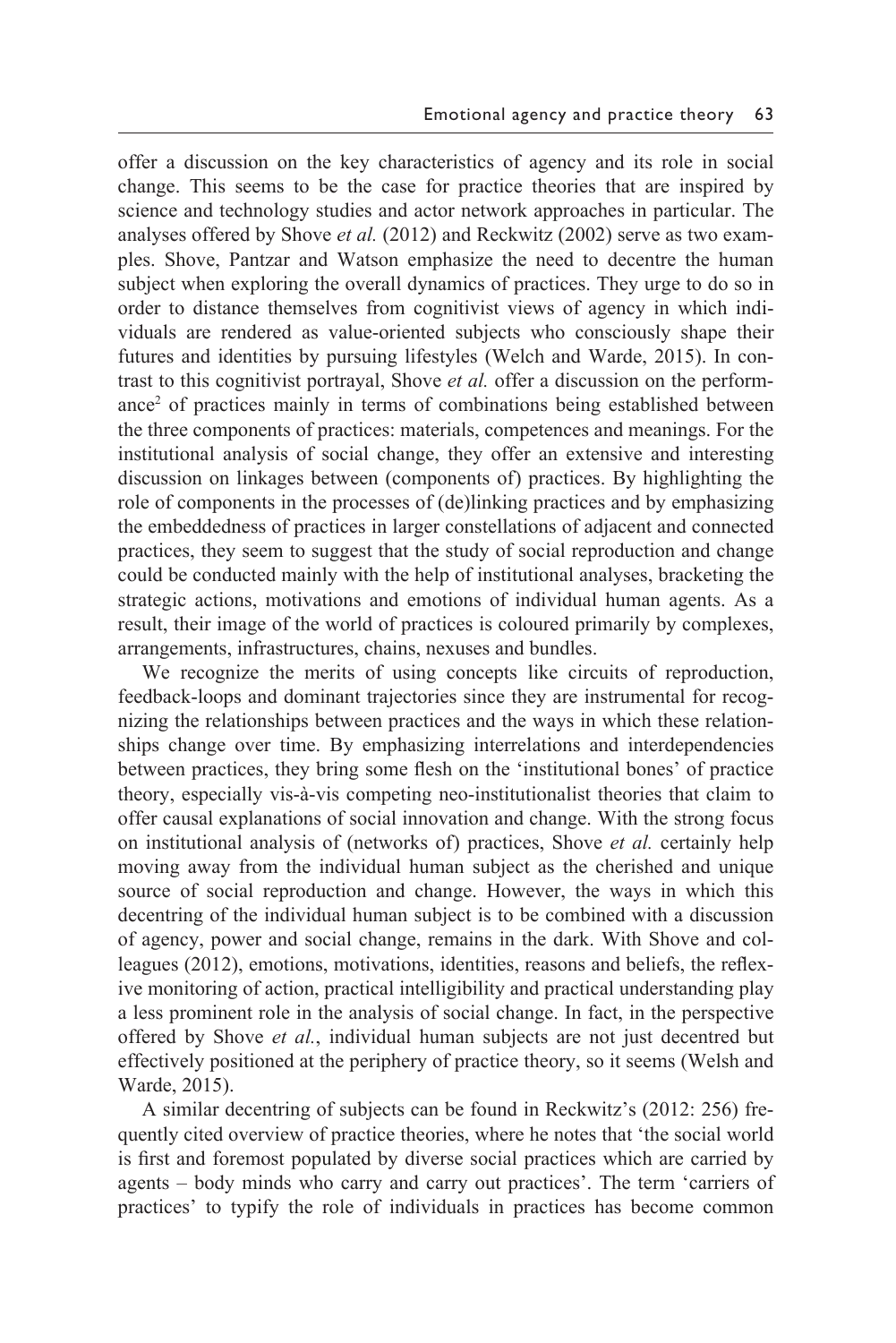usage amongst theorists in this domain in a rather short period of time. For instance, Nicolini (2012: 4) sees the *homo practicus* as a 'carrier of practices' and also Shove *et al.* (2012) suggest adopting the carrier concept in theories of practices. Although being a carrier does not exclude some form of engagement with that what is being carried, the metaphor of the Greek god Atlas 'eternally carrying the world on his shoulders' brings in associations not just with hard work and punishment but with passivity and repetition as well. When the carrier concept is combined with an emphasis on the routinized, habitual and taken for granted nature of practices (see the overview by Nicolini, 2012), there is a risk of portraying social change in a rather determinist way. Individuals-as-carriers suggest human agents who simply do what others did before them, more or less automatically incorporating a shared history of bodily know-how, understandings, motivations and affects. Reckwitz (2002: 252) comes close to suggest just this as he states that practice theories do not rely on the kind of dialectical reasoning that can be found in what he calls 'intersubjectivism', a branch of theorizing – exemplified by George Herbert Mead's conceptualization of the Self – which he typifies as allowing for 'the interaction- mind-interaction' dialectic. As a result, the position of Reckwitz could be (mis)understood for its mechanistic understanding of social change in ways similar to a reading of Bourdieu's work in which the habitus is depicted as a set of pre-structured dispositions determining the trajectories of social reproduction and change.

 In comparison with formulations of practice theories that are inspired by science and technology studies and actor network approaches, the versions offered by Giddens and Schatzki consider the notion of agency in much more detail. We will shortly depict some of their main concepts and ideas that are most relevant for the discussion on agency and social practices. For Giddens (1984), a notion of agency is required to understand where creativity, innovation and social change originate from. He does not stop emphasizing throughout his work that people are knowledgeable and capable actors or human agents, knowing how to go on in everyday life, drawing upon the sets of rules- resources which make interaction possible, and changing the world while reproducing it. Even in situations where power relations are very unequal, there is always some room for manoeuvre left to subordinated human agents who can put their transformative capacities into situational use. The 'could have acted otherwise' phrase, indicating that there is no room for a zombie- concept in structuration theory, belongs to the frequently quoted expressions from Giddens' work. The formulation of practice theory as put forward by Giddens resorts under the category of theories in sociology that Elliott and Turner (2012) labelled 'Society as Creation'. Although structuration theory shares with other theories of practices an emphasis on the routinization of many everyday behaviours, Giddens (1984) makes ample conceptual space for the agency of human actors involved in the reproduction and change of social practices. Three key concepts are important with regard to agency: the reflexive monitoring of action, practical consciousness and transformative capacity. While routinization might bring the suspicion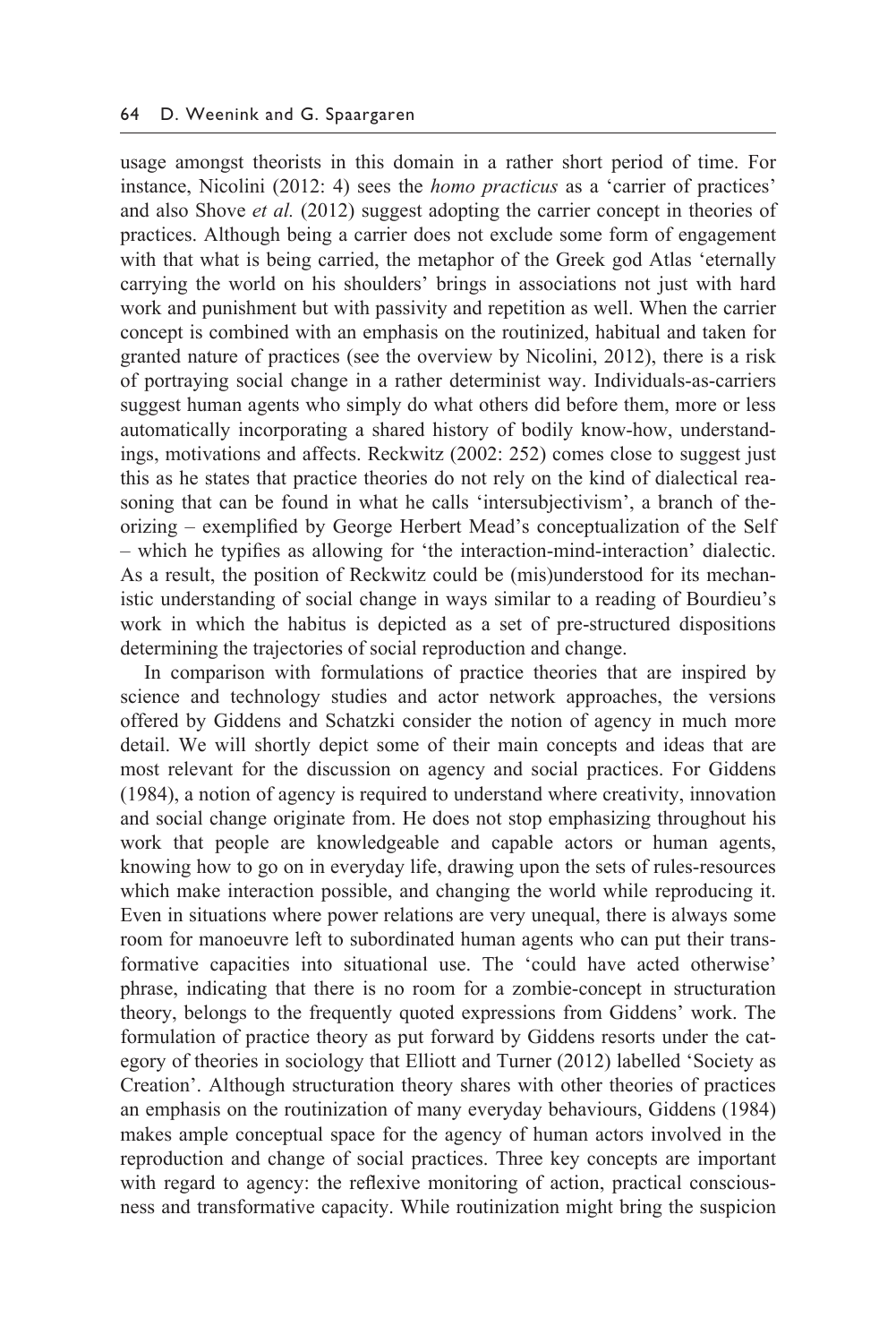of conducts being enacted on the automatic pilot, the concept of reflexive monitoring indicates that human actors know about and continuously keep in touch with the ongoing flow of events in the world. When being involved in the flow of events, they are able to shift from going with the flow in a practical manner (a state of practical consciousness) into discursive and deliberative forms of enacting practices as soon as situations ask for it (a state of discursive consciousness ). Finally, the notion of transformative capacity of individual human agents is used to give agency a central place in the reproduction of social (power) relations within and between practices. Because of the assumption that every human agent possesses the transformative capacity to interact with the material and social environment, Giddens' structuration theory can be said to depart from Marx's notion of species being (Giddens, 1979, 1984). For Schatzki (2002: 105–122) human agency is a crucial topic as well, for example where he – contra actor network theory – argues that only humans carry out practices, not objects. While objects have performative power as they exert influence on the ways practices unfold, they lack intelligibility, intentionality and affectivity. Eventually, 'the world is such that human activity takes the lead in the mesh of practices and orders where human coexistence takes place' (Schatzki, 2002: 119). But then the question is what it makes for human activity to take the lead. We will discuss Schatzki's view on agency, its relationship with emotions and how both concepts can be understood as being among the 'drivers' of change in more detail in the next section.

 Our short excursion on the role of agency in practice theories illustrates the different ways in which individual human beings are being decentred and human subjectivity is being (re)defined by different authors. What they have in common is the inclination to give conceptual priority to practices rather than individuals, also in matters of human agency. Agency is seen as a result of practices, meaning that the capacity of human beings to understand and to act intentionally upon them 'always results from taking part in one or more socio- material practices' (Nicolini, 2012: 214). They are social practices that provide horizons of practical and general understandings, motivations and affects, and it is by engaging in practices that people incorporate these understandings, motivations and affects (see also Reckwitz, 2002: 256). Although practices are in the lead, that does not mean however that acting individuals simply imitate or replicate the practice- bound understandings, motivations and affects. In George Herbert Mead's (1934/1962) conceptualization of the Self, the 'Me' unconsciously projects and consciously reflects upon what is done so far and what might be done in the future, while the 'I', the acting Self, knows what to do, how to do it and when, without projecting or reflecting on these actions.<sup>3</sup> Following Mead, one could argue that the acting I brings spontaneous changes and creativity into social life. Doings may surprise individuals while they 'just do', for example when a lively conversation with participants being engrossed in a creative dialogue unexpectedly brings about some new, previously unthought ideas, insights or plans. When practices are enacted, also production, innovation and social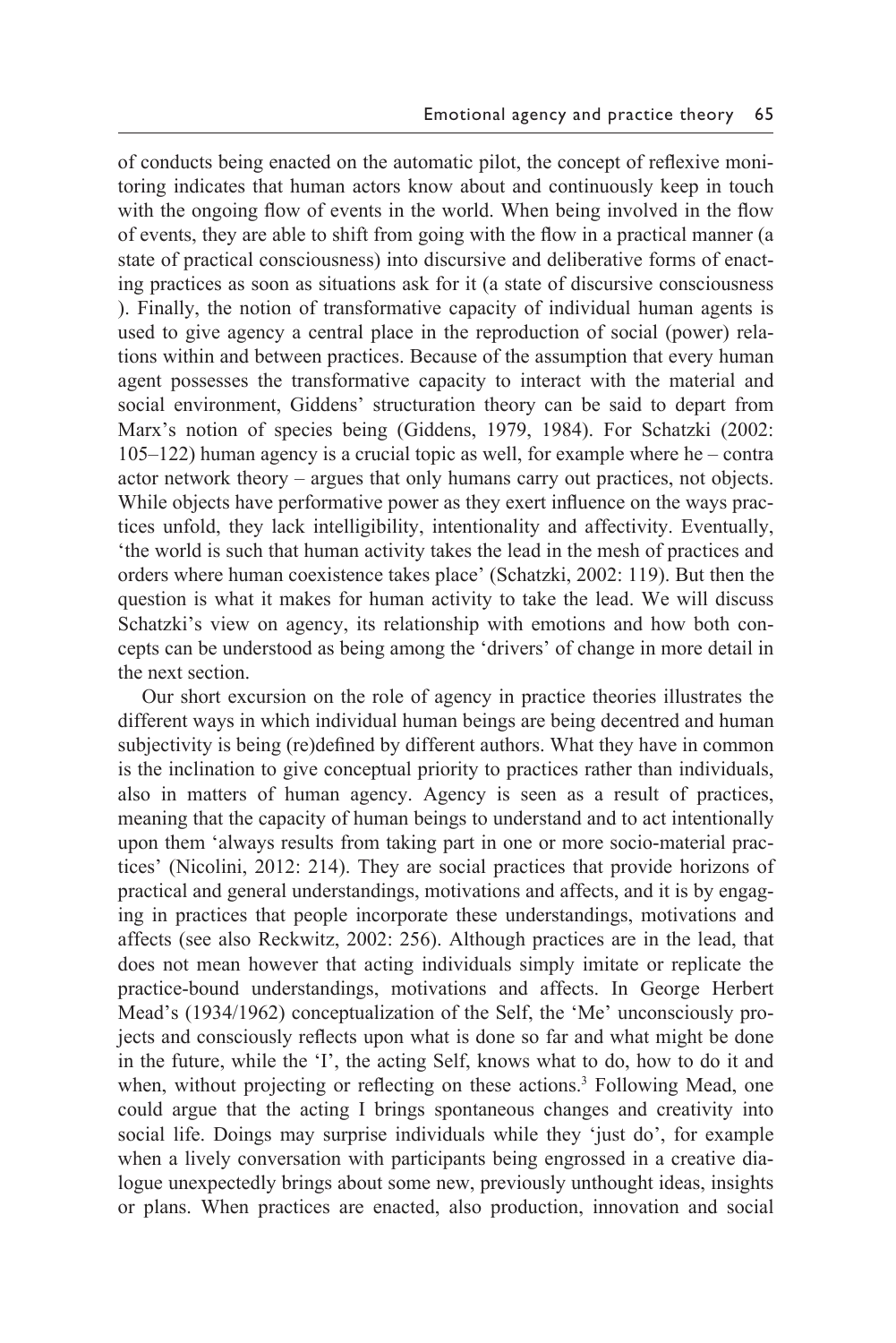change are made to happen as an inherent characteristic of society as creation. Change is inherent to social practices, also when they are not being performed and managed with the goal of social transformation in mind, and also when they bring about unintended consequences next to aimed for outcomes. Individual human actors are part of this process and key sources of innovation, even when it is rightfully argued that practices have the lead.

## **Agency and emotions**

Most practice theorists have not been very specific about emotions, although they do not neglect them altogether. The work of Giddens offers an illustration in this respect. While being strong on agency in general, his structuration theory has been criticized for its neglect of bodily experiences and the ways in which people respond to structures on sensual and sensory grounds (Shilling and Mellor, 2001). The main message from prior work in the field of practice theories is that the emotional mood that people experience while engaging in a set of doings and sayings are not a property of themselves but of practices. Practices bring certain affective tones with them. The source of this insight is Heidegger, as Nicolini (2012: 36) points out. Experiencing the world, being in the world, means to encounter objects and other beings. This experiencing of the world is necessarily emotional, in the sense that our engaging in practices is not disinterested or cold, but 'biased' instead. Reckwitz (2002: 254) goes so far to note that 'every practice contains a certain practice specific emotionality. Wants and emotions thus do not belong to individuals but – in the form of knowledge – to practices'. This statement however generates a number of questions. First, it seems ontologically misleading to state that emotions do not belong to individuals since emotions involve complex neuro- endocrinological processes that take place in individuals as a result of their experiencing and engaging with practices. Second, and more importantly for our discussion, the quote can be read in a way that the affective order in practices assumes a homogenous form which is incorporated by each and every practitioner in an equal manner. The 'feeling rules' (Hochschild, 1979, 1983) that are part of practices here seem to function as a code which programs participants' desires, motivations and wants from the outside. In our view, however, it is more realistic to allow for variation in the way participants perceive of, feel about and react upon feeling rules while also recognizing the linkages between emotions and power.

 Schatzki in his *The Timespace of Human Activity* (2010) offers one of the more elaborate treatments of the concept of emotion in the field of practice theories. A precursor of this 2010 discussion can be found in his earlier treatment of Heidegger's notion of signifying (1996: 122–123). Here, it becomes clear that the affective dimension of signifying – what matters to people: moods, emotions, feelings, affects and passions – plays a crucial role in activity. For it 'omnipresently structures the stream of behaviour ... by affecting what is teleologically signified as the thing to do'. One of the central concerns in Schatzki's later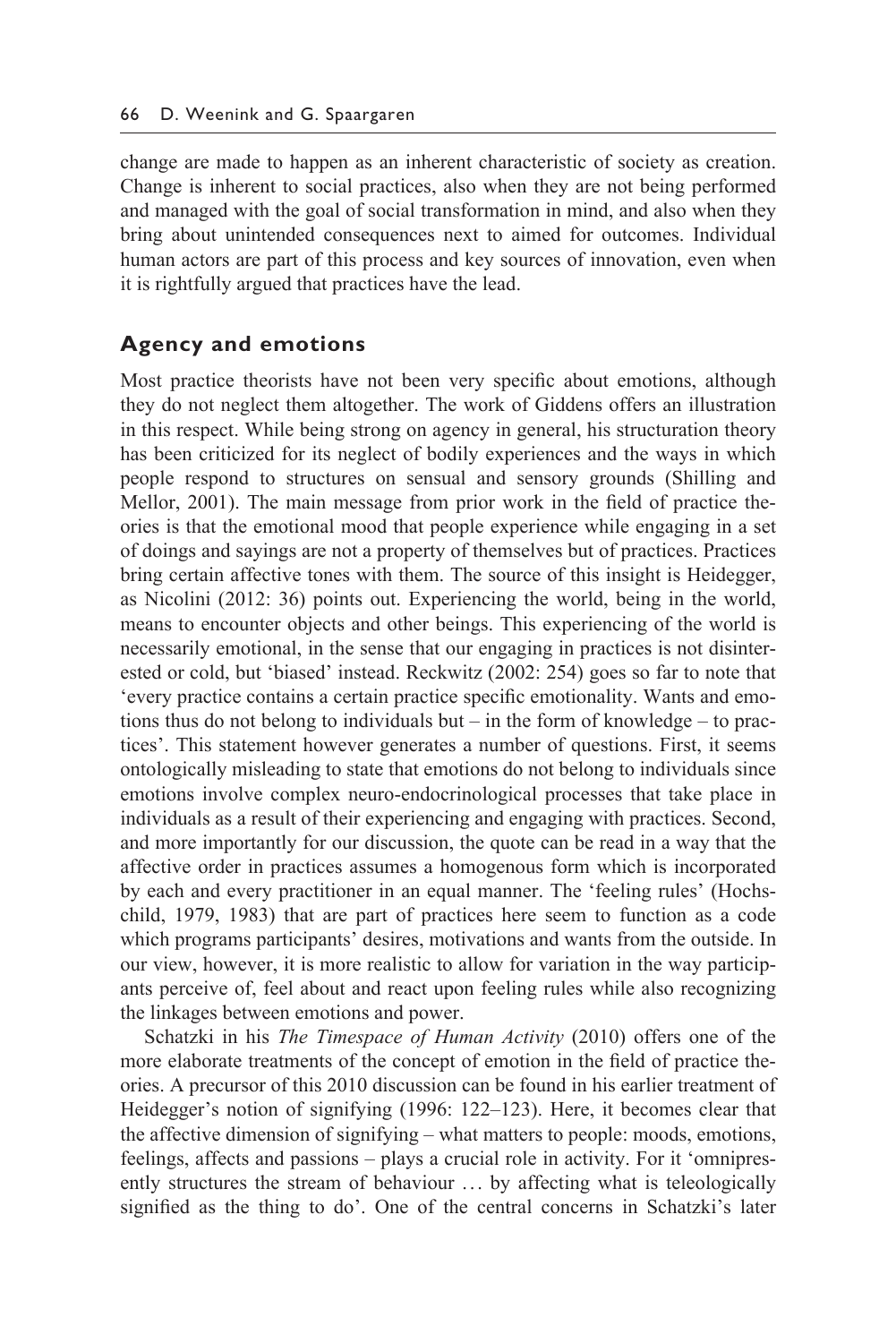Heideggerian theory is the teleological character of activity which 'consists in people performing actions for ends' (Schatzki, 2010: xiii). Note that these ends can be determined by cognition (beliefs or perceptions), emotion, moods or desires, needs and wants. They can be conscious and acknowledged, or remain hidden to the individual. In all cases however, ends are inherent to action and to social practices since for Schatzki 'human activity remains centrally and pervasively teleological' (Schatzki, 2010: 111). His treatment of emotions offers a discussion of the ways in which also 'irrational' emotions can be made fit into this teleology. Before we examine the role of emotions with Schatzki in some detail however, we need to shortly discuss his notion of 'practical intelligibility', as this concept is crucial to understand Schatzki's account of human action. Practical intelligibility is the feeling, sense or urge, conscious or not, to do something, to perform an action. The determination of what to do, or, in other words, what action is signified by practical intelligibility, arises from what an individual experiences, believes, perceives, and imagines to be the 'state of affairs', given that it makes sense to perform an action for the sake of a desired, wanted, needed etcetera 'state of being' (2010: 114–115). For Schatzki (2010: 114), practical intelligibility 'animates or informs the frequent redirections and restarts that mark the flow of conduct'. While individuals need not to be consciously aware of it, practical intelligibility is always teleological as it determines what people do next in the flow of daily life.4

 With this concept of practical intelligibility in mind, we now can turn to his discussion of emotions and how they feed into human action and the realization of ends. Schatzki (2010: 121–130) distinguishes three ways of how emotions determine action. First, emotions play an important role in shaping practical intelligibility. They (co)determine practical intelligibility by selecting and lighting up what matters in a specific situation. Emotions foreground the 'ways of being' and the 'states of affairs' which determine what it makes sense to do at a certain moment (Schatzki, 2010: 121). Second, emotions also indicate which specific actions it makes sense to do, given these states of affairs and ways of being. And because emotions are at play, what it makes sense to do can diverge from what seems rational to do for the actor.<sup>5</sup> Third, emotions may determine action directly, – bypassing the sense- making of practical intelligibility or actions. In these situations, people are 'in the grip of' emotions, their actions just 'happen to them' while they do not sense they want to do it, neither do they sense the purpose of what they are doing – only afterwards. Think of very fast, automatic bodily reactions out of fear, such as braking immediately when a child suddenly runs across the street while you are driving. These emotions are overwhelming and total, in the sense that they take full control over the body. Typically they are also infrequent and of short duration, but of high intensity. Nevertheless, people can and do try to control and manipulate these overwhelming emotions, for instance in military training, with variable degrees of success. For our discussion it is important to note that only the third form of emotional action is causally determined in the sense that emotions are the causes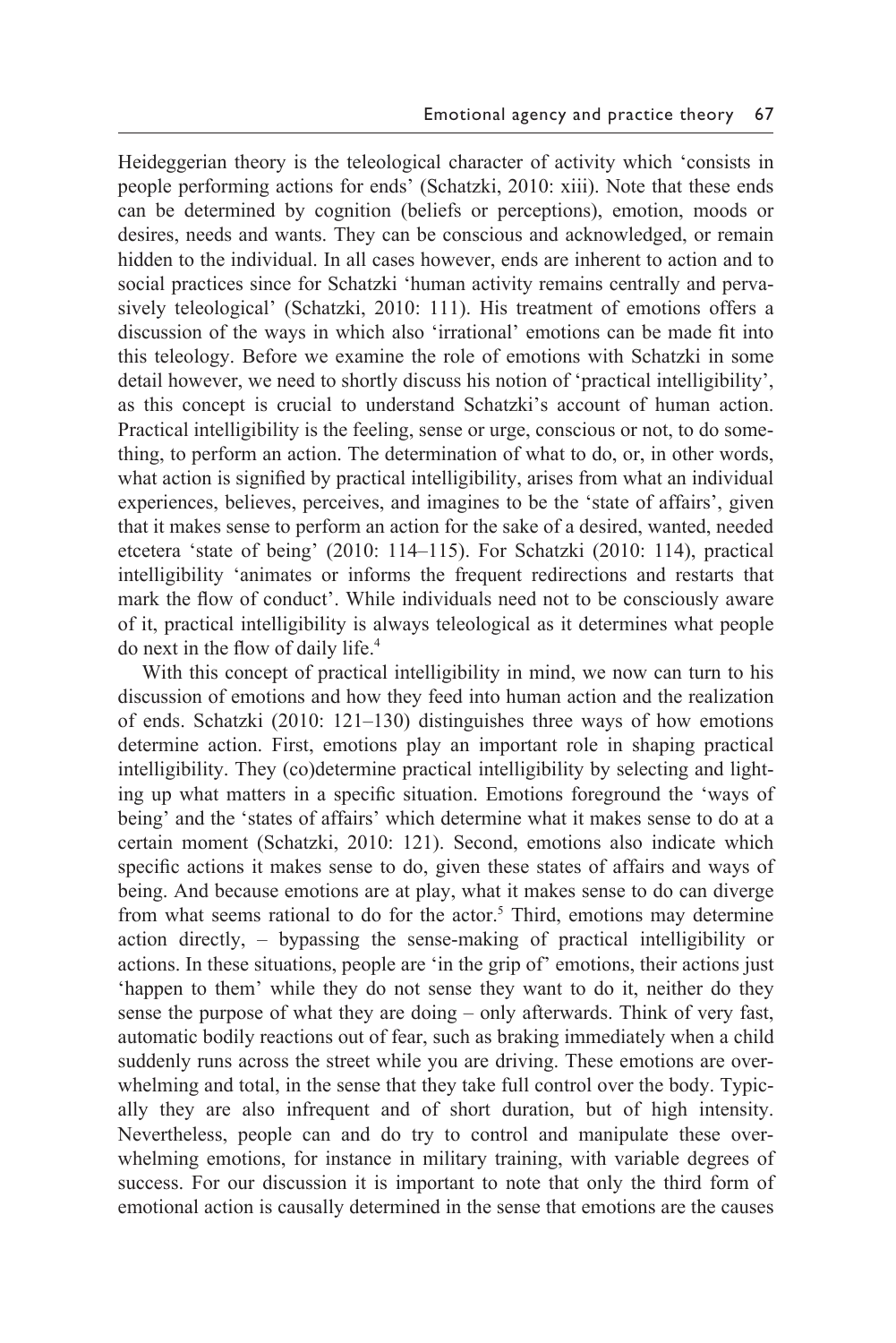of activity prior to their execution. In the other two cases, with emotions foregrounding state of affairs and indicating the actions that are relevant to do, there is an indeterminate relation; which emotions actually determine practical intelligibility and action is only settled the moment people act (Schatzki, 2010: 176).

 With this analysis of practical intelligibility, emotions and their relation with activity, Schatzki shows how emotions bring about actions of individuals who are always caught up in teleologies. Because of this focus on emotions in relation to individual human actors, Schatzki's 2010 account at this point is not very explicit on how emotions should – in line with practice theories – be analytically attributed to and distributed over individuals and practices. It is to this issue that we turn next, making use of insights from the sociology of emotions, the work of Schatzki again, and Collins' theory of interaction rituals.

#### *Emotions and the human body*

When discussing how emotions navigate a world of practices, we first discuss how emotions are connected with human bodies. Here we rely on the sociology of emotions (Turner and Stets, 2005; Franks and Smith, 1999; Kemper, 1987). This branch of sociology is grounded on phenomenological theory (Merleau- Ponty, 1945/1962), pragmatic social theory (George Herbert Mead, 1934/1962) and elaborated further on the basis of neuroscientific insights (Damasio, 1994; Ledoux, 1996; Gazzaniga, 1998). To put it very simple here – given the variety and neuralendocrinological complexity of emotional processes – emotions are negative and positive valences that move people into action, including thought. As Franks (2010: 100) notes: 'Without an emotional predisposition, one is left endlessly thinking of alternatives, giving everything equal weight whether they are relevant or not'. Emotions are what matters to us, what we care about. Emotions therefore move us, quite literally: all bodily action systems are closely connected by the emotion processing systems in our brain (Turner and Stets, 2005; Gazzaniga, 1998; Damasio, 1994). Note that this is not only true for the fast, overwhelming and total emotions or impulses we discussed above. All emotional reactions are always bodily reactions, but they differ in intensity and duration. In this respect, Collins refers to undramatic emotions that are long-lasting, the underlying tones or moods that permeate social life, ranging from 'a readiness for contact with the environment' at the high end to 'disinterest and apathy' at the low end (2004: 105–106; and 387, note 11, the reference to Frijda, 1986: 13, 71). Humans are biologically preconditioned to process all lived experience emotionally and it is this relentless emotional processing that directs our acting, thinking and feeling (Turner and Stets, 2005). Indeed, the brain's main activity is to ceaselessly process experiences (Gazzaniga, 1998; Ten Houten, 1999). The emotional processing may encompass parts of the brain (the *neocortex*) where these experiences are mentally projected, thus becoming part of our conscious self. The larger part of the processing however does not take this neural route, and remains hidden to people (Damasio, 1994; Gazzaniga, 1998; Franks and Smith, 1999).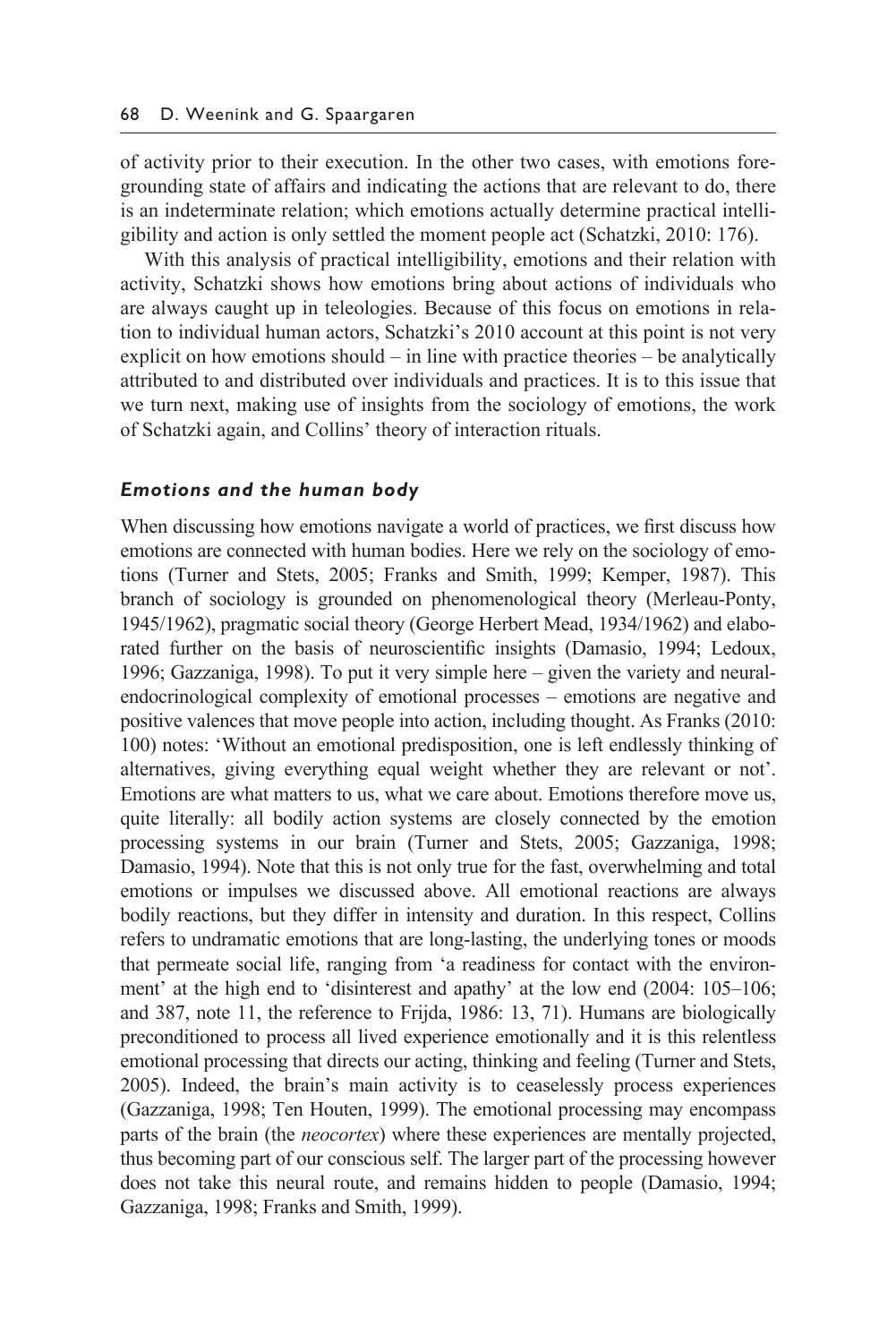Both neuroscience and the sociology of emotions rely on phenomenological insights to arrive at the notion that human beings are emotional beings: we can only 'be' through the emotional experience of practices (Freund, 1999). Note the double meaning of experience here: it means both undergoing a particular practice as well as the learning (through storage with emotional tags in the brain) of its understandings, motivations and affects. The phenomenological perspective on emotions fits well to the notion of practical intelligibility, which aims to capture the structure of experiential acting, that is, the experience of being in the world as one acts (Schatzki, 2010: 119).

#### *Emotions with individuals and practices*

Emotions provide the 'interactive coupling' between individuals and the world of practices (Slaby, 2014: 37). Slaby (ibid.) refers to this coupling as a 'hybrid system' that gives rise to neural and bodily processes that 'the organism "on its own", decoupled from the relevant environmental structure, would be incapable of instantiating'. Obviously, practices would neither emerge 'on their own' without these neural and bodily processes. Connecting this to the issue of agency as discussed above, it can be argued that it is through the relentless interactive coupling of past and immediate experiences, that emotions enable people to direct their actions, both immediately on the spot, but also reflexively. Emotions navigate people through a world of practices and their horizons of opportunities for engagement, significance and meaning.

 To say that individuals engage in practices as emotional modes of being does not mean that people are in a constant state of intense emotional arousal however. What it does mean is that all our actions, including decision-making and planning, is based on emotional valences. Since practice theories often emphasize that practices are routinized, habitualized patterns of doings and sayings in which actors rely on tacit knowledge and practical understanding, one could expect motivation and emotions being remote or absent in these behaviours for most of the times (Giddens, 1984; Warde and Southerton, 2012). Recurrent and routinized practices however are not without emotions and could be interpreted as having a rather neutral feel for the participants. Participants in routinized performances may experience either low intensity positive (feeling confident, at ease, satisfied) or negative (feeling bored, dull) emotions. When interpreted in this way, recent insights from the sociology of emotions allow to connect emotions to agency in a manner that fits the ontological commitments of the practice approach. This means reasoning from the sets of doings and sayings and how they matter to the human actors involved in social practices. When describing emotional agency from a practice theoretical perspective, there is no separate level of the 'individual personality', where agency must be located. That means that our conceptualization of emotional agency remains flat, while allowing for a dialectical relationship to exist between individual human bodies, emotions and practices. Let us now be more specific on what emotions do for practices and the ways in which they are performed.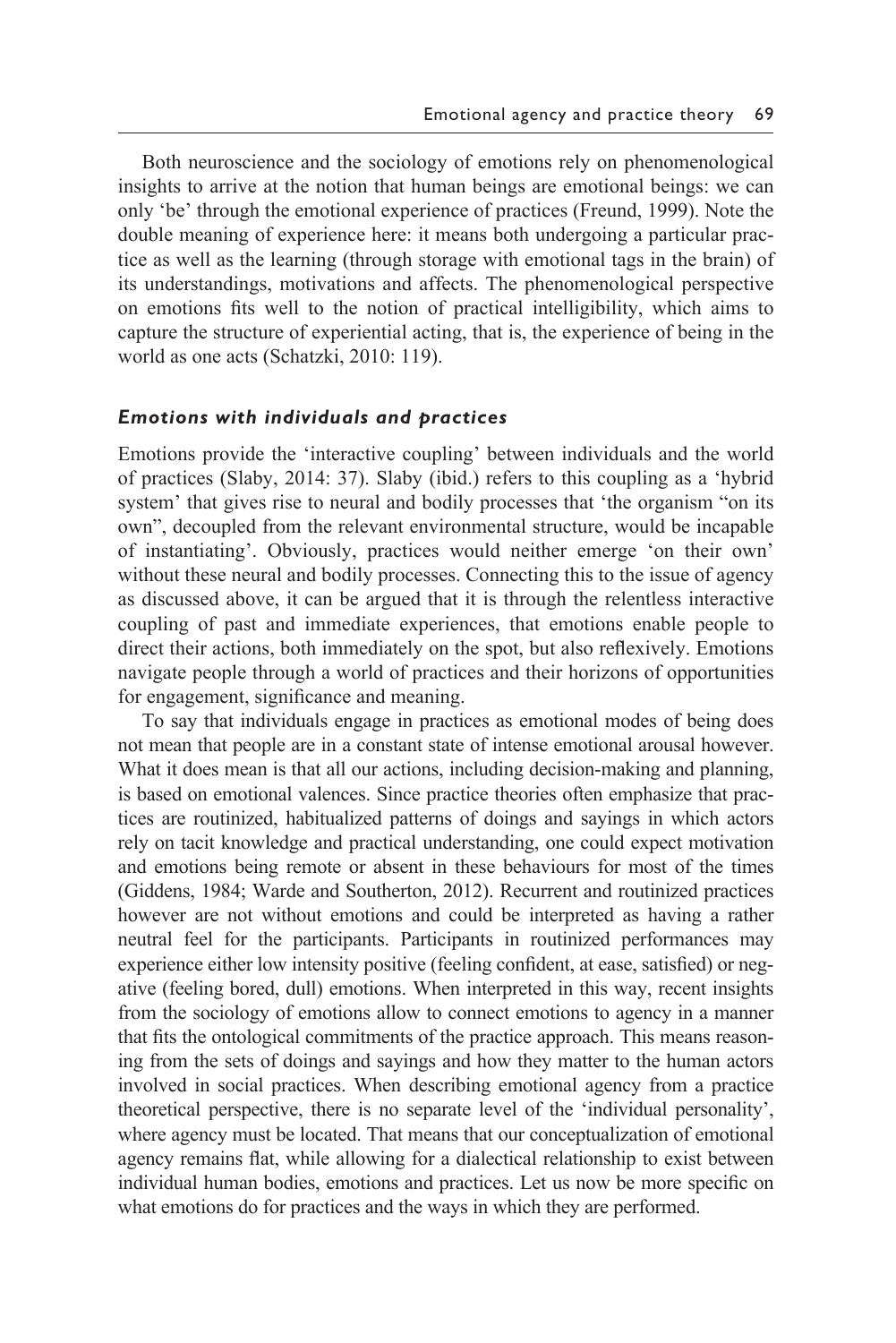#### *Emotions and the 'hanging together' of practices*

When discussing how emotions contribute to the integration of practices, we follow Schatzki's (2002: 59–122) conceptualization of how practices hang together and then consider in some detail how the hanging together is related to emotions or emotional agency. Schatzki distinguishes four integrative elements of practices: practical understandings, general understandings, rules and teleoaffective structures. All elements connect to emotional agency in a particular way.

 First, practical understanding is a notion that captures the very heart of every practice. It comprises a feel for the game, the visceral, ingrained ways of 'knowing' of how to do things on the spot, in the middle of the action. It concerns routine, non- reflexive and habituated behaviours in ways that are expressed by Giddens' concept of practical consciousness and Bourdieu's concept of feel for the (practice-)game.<sup>6</sup> Furthermore, it is through practical understanding that the participants are able to mutually align their actions in split seconds, thus creating coherent and recognizable sets of doings and sayings. As the learning process that produces practical understanding consists of interactive coupling with the environment, such know-how necessarily involves emotional processing. In fact, these experiences can only be stored as visceral memories *because* they capture emotional loadings in ways as discussed above (Gazzaniga, 1998; Turner, 2007). While the emotions that are attached to practical understanding are most often not consciously manifest, they provide strong bodily- emotional dispositions and inclinations that direct individuals' everyday doings and sayings.

 The second integrative element is termed general understandings. General understandings are conceived as projections – what we think, dream, fantasize, feel – of what a set of doings and sayings entails. General understandings provide an answer to the question about 'what we are doing', to understand that a series of actions belongs to, for example, cooking, fishing, biking or moving house. These projections thus tie the various activities of the participants together into a coherent set of doings and sayings as they give the participants a shared sense of what is happening, and what they can expect to happen next. However, individuals can also project a practice while doing something else, like thinking about a meeting while gardening, or imagining to play football while driving. They can even project practices they have never engaged in, or practices they most likely never will engage in. The ability to project practices allows individuals to act intentionally upon practices because they are always already emotionally charged: even without actually executing a practice, the projected practice matters to them, provides them with the energy to engage in them, change them or avoid them. Like the actual practices people engage in, such emotionally infused projections offer a flow of images that carry them along, navigating the stream of daily practices.

 The third integrative element of practices mentioned by Schatzki refers to rules. With Schatzki, rules are explicit guidelines and instructions for the practice that specify what should be done at a certain moment. In this way, rules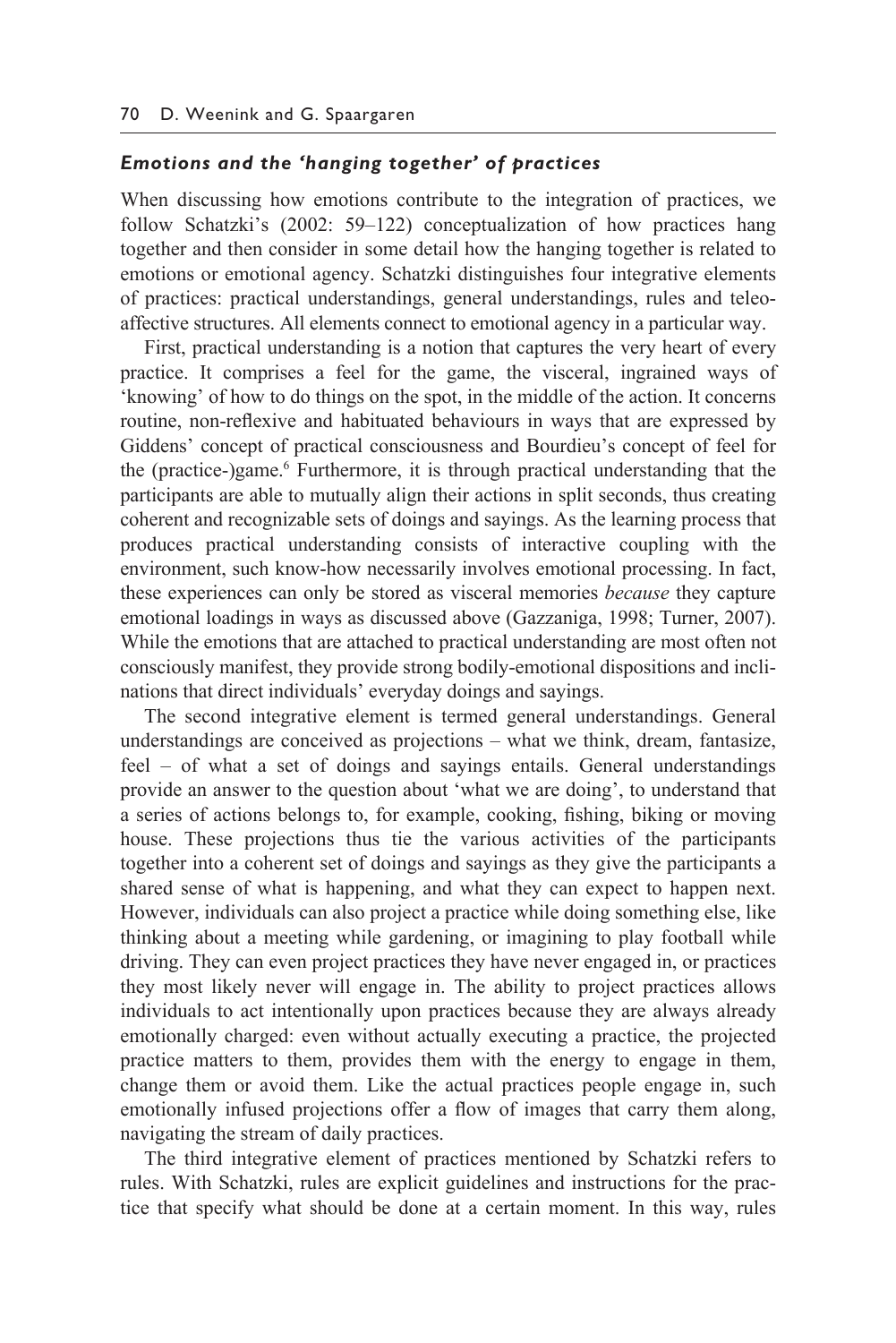provide a diachronic order in the tasks and activities that are carried out in practices. Rules help to orientate participants (even when they do not agree with the rules) to what should happen or should be created in the course of the practice. Rules thus provide a focus on the future. The enforcement and enactment of rules in practices cannot be understood without considering the inherent relationship of rules with power and normative sanctions. Rather than using coercive force, however, the ones in power more efficiently seek to rely on the emotional arousal that goes along with (not) complying to the rules. They make use of the inherent connection that Goffman and Giddens claim to exist between rules and normative sanctions. The rules as guideline become the normative rules of compliance. Power then rests on the threat of being 'out of face' (Goffman, 1967) and of being exposed to shaming and blaming in public. In most practices it is impossible for the powerful to enforce adherence to all the rules for all the participants all the time via direct surveillance. For practices to be sustained and not fall apart, it is for that reason important that rules, even those of the explicit and formalized kind, are internalized by the participants to a certain extent. The execution of the internalized normative rules operates through the mechanisms of (both positive and negative) emotional arousal. Massey (2002) argues that it is only possible for normative rules to influence behaviour when they are stored with emotional tags. A norm should invoke emotional arousal for it to have an impact on behaviour. The most important form of emotional arousal concerning norms is fear. $7$ 

 Fourth and final, Schatzki outlines the teleoaffective structure as an integrative element. The teleoaffective structure comprises a set of ends that participants should or may pursue, a pattern of shared expectations considering the future situation that the practice will bring. These expectations are not neutral, they have some compelling or even coercive force, both in the negative (fear) and in the positive (enthusiasm) form. In the words of Nicolini (2012: 166), the teleoaffective structure comprises direction and oughtness. Not just with regard to the aim the participants should be pursuing and how the various tasks should be executed, but also concerning the kind of emotions which go along with the enactment of practices. The affective structure thus concerns Hochschild's (1983) feeling rules, prescribing which emotions – both positive and negative – participants should experience and how they should express them in a certain practice. Feeling rules may become manifest when saying and doings are maladjusted and seem to bring out a different future than was anticipated. As with Goffman's embarrassment, Schatzki's normative emotions in this case are expected to sustain the situational order. Feeling rules can however also be revealed via positive emotions, as when practices are being enacted successfully.

 To conclude, emotions are implied in the successful performance of social practices by serving the integration of the practice. They help integrate sets of doings and sayings in four circumscribed ways. First, they play a crucial role in practical understanding through the execution and memorizing of bodily knowhow. Second, they provide the (positive and negative, strong and neutral)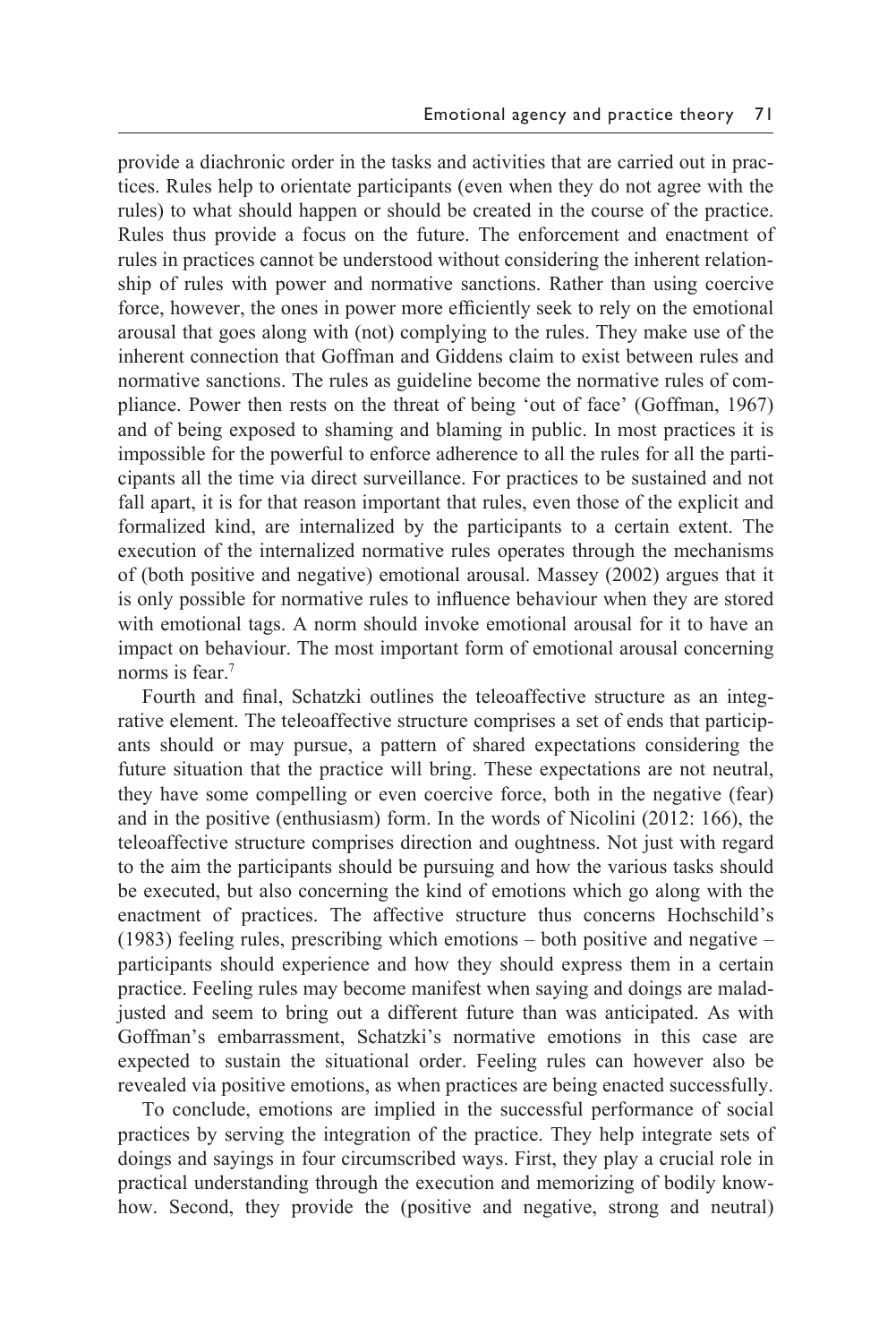valences attached to the general understandings of what is going on in a practice. Third, they tag and enforce rules through emotional arousal, thereby securing the impact of the rules on behaviours. Fourth, emotions make people execute practices in a certain way and toward a certain goal through following, experiencing, reproducing and innovating the positive or negative feeling rules which belong to specific practices.

## *Emotional energy as generated in and through practices*

We have argued above that emotions provide valences, hence enabling people to direct their actions. Furthermore, we have indicated that these emotions emerge through the interactive coupling of individuals and practices. In this section, we will be more specific about how exactly emotions come about in and through the reproduction of practices. The question we will try to answer is how practices produce the emotional energy that allows people to navigate their worlds of practices. Here we rely on Randall Collins' (2004) *Interaction Ritual Chains*. Interaction rituals, when they are successful, are emotionally intense practices and they can be more formal or natural in character. A moving funeral or an exciting pub conversation might serve as respective illustrations of both types. These examples also indicate that a successful interaction ritual can be connected to both negative (sadness, sorrow, anger) and positive (excitement, joy, arousal) emotions. Collins uses the term interaction ritual in reference to both Durkheim and Goffman. In Durkheim's (1912) theory of religious life, rituals are crucial. Rituals are gatherings of people who mutually adjust their actions and attention toward a single focus. Durkheim mentions the example of the religious meetings of Aboriginals, who dance and sing themselves into a trance before their totem. However, such rituals are not restricted to the Aboriginals. Durkheim (1912/2001: 322) writes that:

no society can exist that does not feel the need at regular intervals to sustain and reaffirm the collective feelings and ideas that constitute its unity and its personality. Now, this moral remaking can be achieved only by means of meetings, assemblies, or congregations in which individuals, brought into close contact, reaffirm in common their common feelings . . .

If the focus is strong, a great enthusiasm flows through the participants. At these peak moments, 'effervescence' emerges, the experience of strong feelings of group membership (Durkheim 1912/2001: 157–158; 285). Goffman (1967: 57) used the term interaction ritual to denote situations where the presence of an object with 'special value' (the self, in Goffman's analyses) requires people to 'guard and design the symbolic implications' of their acts. In this definition, Goffman not only highlights that the situation rather than individual propensities or motives determines behaviour, he also points to the focus of attention and mutual alignment towards the object of special value. Building upon Goffman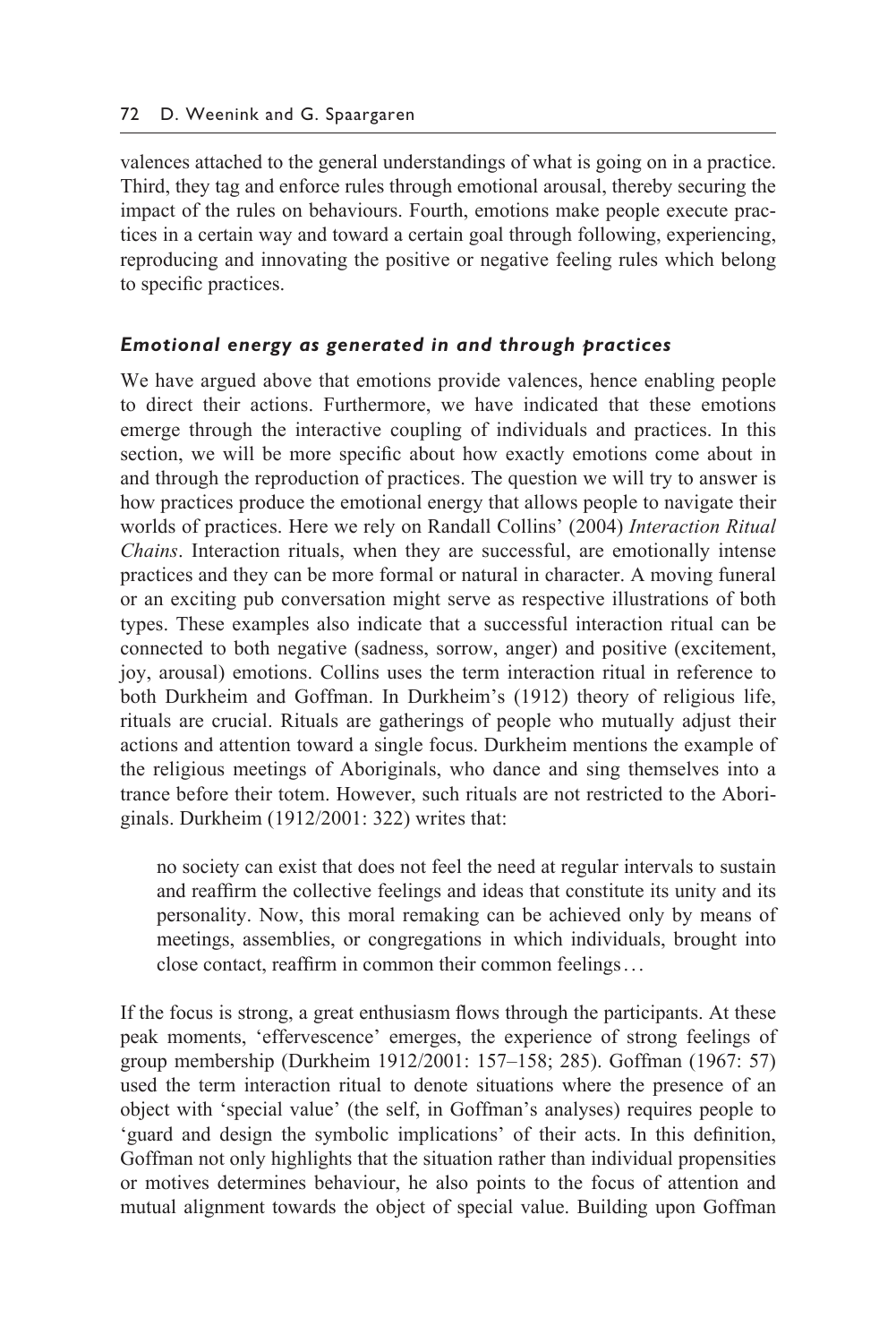and Durkheim, Collins' theory specifies how interaction rituals produce feelings of group membership, symbols of group membership and also emotional energy for their practitioners. Collins' theory advances earlier work as it specifies the bodily emotional attunement processes involved, introduces the concept of emotional energy and because it allows understanding that the Durkheimian and Goffmanian objects of special value are brought about by interaction rituals, rather than a given.

 Collins (2004: 42) describes emotional energy as 'feelings of confidence, strength, enthusiasm, and desire for action'. Thus if we understand agency as the capacity to intervene in and navigate through the world, for Collins then agency resides in emotional energy. In discussing emotional energy Collins is in line with practice theories, since his interaction ritual theory gives priority to situations rather than individuals. While it is individuals who experience emotional energy, it 'arises in interactions in local, face-to-face situations, or as precipitates of chains of situations' (Collins, 2004: 6). Following Collins (2004: 48), for an interaction ritual to bring about emotional energy, a gathering of participants should start to develop a shared focus of attention as well as a common emotional mood. Feedback loops intensify the group feelings: the attention and actions of the participants become more and more oriented toward the common focus, and as they become increasingly aware of their mutual attunement, they experience the sharing of their emotions more intensely, which in turn reinforces their common focus. The experience of these intense group feelings, of being absorbed in the group action, generates confidence, strength, enthusiasm and elation to engage with their environment; it gives people a boost of emotional energy.

 Navigating the world of practices with Collins is about individuals seeking emotional energy as it is being (re)produced by the interaction rituals they take part of (Collins, 2004: 157). In everyday life, people move from interaction ritual to interaction ritual, not unlike bees and flowers. The navigating brings them variable amounts of emotional energy. The more emotional energy they gain from an interaction ritual, the more attractive the interaction ritual is to them and the more likely they will try to experience them again in the future (Collins, 2004: 44). Alternatively, if people are trapped in interaction rituals that generates low or even negative emotional energy, their navigating through social life can be oriented to reduce losses in emotional energy, rather than seeking maximum positive emotional energy (Summers-Effler, 2002). When depicting the emotional dimension of the social, it is the flowering plants and not just the bees that provide the better picture of the overall structure and distribution of emotional energy. So both practice theories and interaction ritual theory adhere to Goffman's adage 'Not, then, men and their moments. Rather moments and their men' (1967: 3). Individuals, in the sense of (lifestyle- specific) personalities that consist of unique combinations of preferences, disposition, urges, inclinations, needs and desires, are the result of their prior involvement in (chains or nexuses of) practices. They are 'transient fluxes charged up by situations' (Collins, 2004: 6)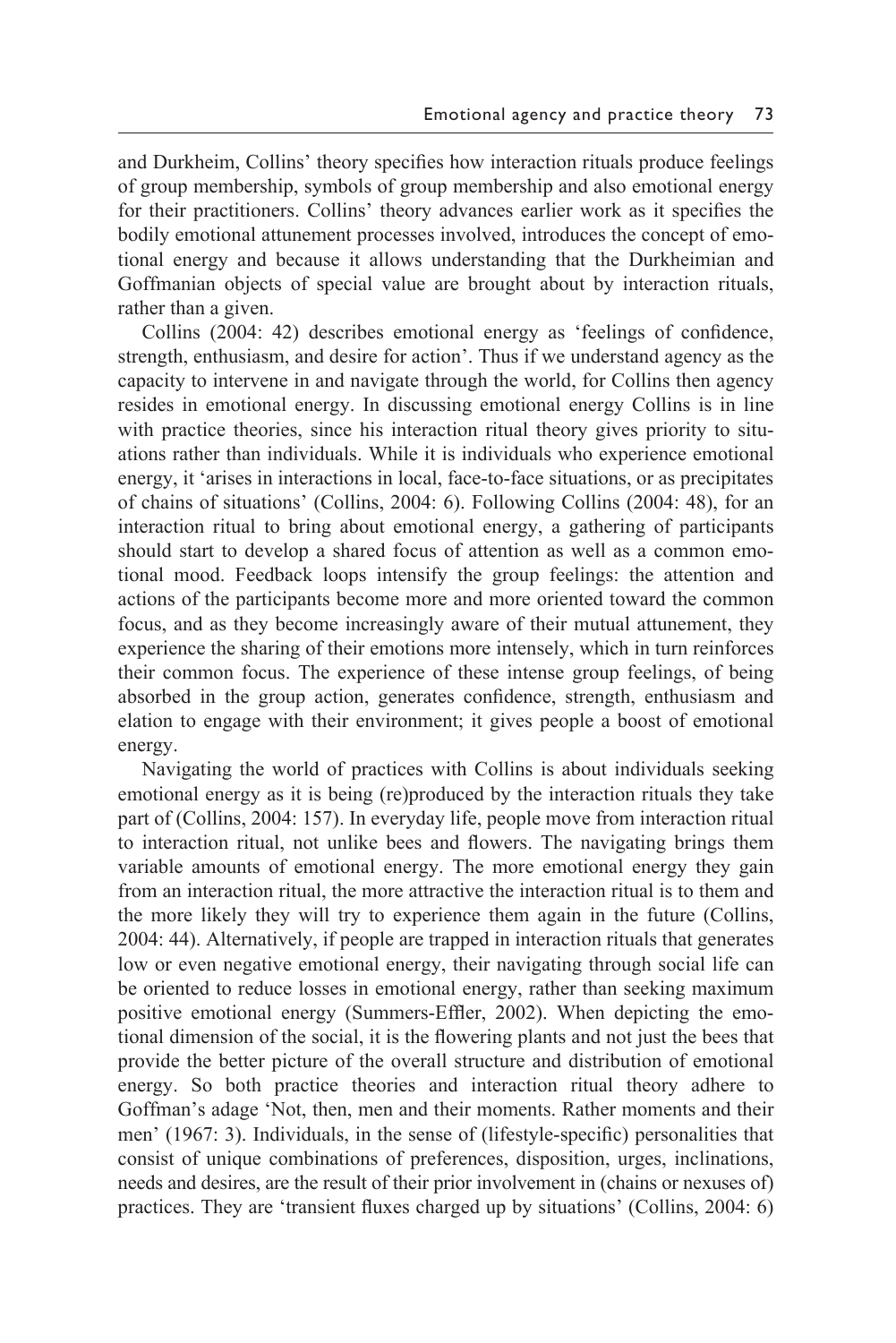who carry chains of interconnected interaction rituals that form their personality (the history of all emotionally charged practices they participated in), and shape their preferences for future involvement in social practices.

 In summary, when analysing how emotional agency and emotional energy navigate the world of social practices, we have to decentre the individualized human subjects without losing sight of the crucial role of subjectivity in the reproduction and transformation of the social.

## *Emotional energy, symbolic objects and linkages between practices*

So far, our analytical lens has been zoomed in on situated practices and the human actors involved in their performances. When we now start considering linkages between practices, we are zooming out (Nicolini, 2012). What we then 'see' is an enormous vibrant web of interconnected practices. Practices always intermesh, overlap and connect to other doings and sayings in different ways and to various degrees. Consequently, Nicolini (2012: 180) warns that asking questions such as: 'Where do practices end?' and 'What are the boundaries of a practice?' can be misleading since practices are never impermeable and discernable as neatly bounded units in clearly defined networks. When we view practices in the zoomed- out modality, we also use other analytical tools and ask different kind of questions. To prevent the risk of reifying practices – for example in terms of categorizing neatly defined practices after mapping and classifying their components – Nicolini's suggestion is to 'start with processes and to take the emergence and creation of provisionally identifiable units as the thing to be explained'. While participants may experience a practice as a coherent set of doings and sayings, the researcher should always keep in mind first that coherence is brought about by the intermeshing of the doings and sayings of participants and the material arrangements and second that such a set of doings and sayings is always in many ways necessarily and inextricably connected to other practices. Nevertheless, the tasks and actions that belong to some sets of doings and sayings may be more distinctively expressing the hanging together of that set than the tasks and actions of others sets. Practices thus vary in the degree of connectedness and openness, not unlike the hanging together of ecosystems and their being embedded in wider sets of ecosystems. It is this openness, connectedness, stability and change of sets of socio- material practices that we want to explain and analyse in more detail with the lens zoomed out.

 When discussing interconnections between practices, we again argue that the emotional processes and factors as described above play an important role and deserve to be taken into account when researching social change from a practice theoretical perspective. However, it should be clear that we are not arguing that the reproduction of practices and their linkages are exclusively brought about by emotions. As Shove *et al.* (2012) have convincingly argued, competencies and material elements are crucially involved in both the reproduction of and the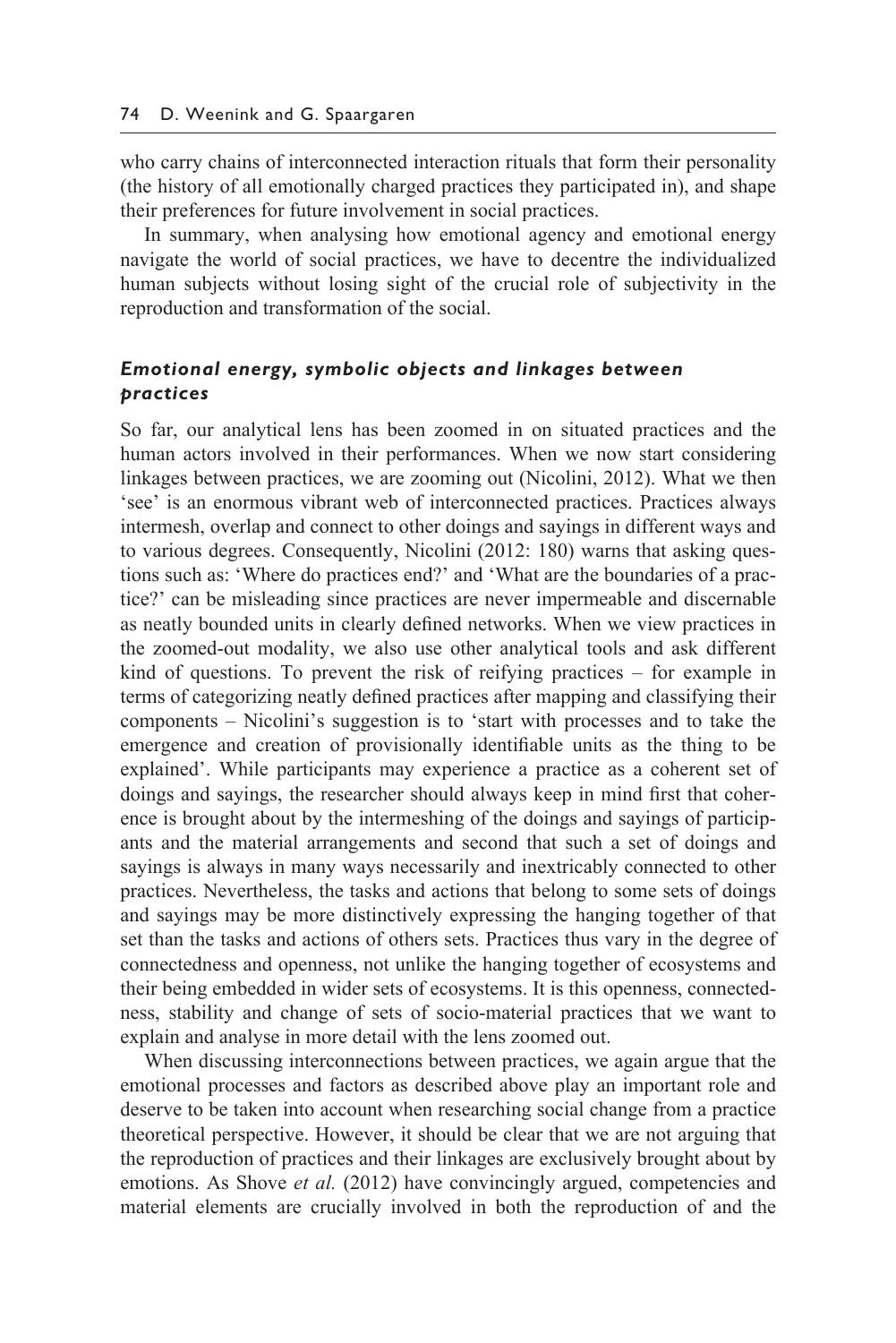linkages between social practices. We do think however that the role of emotions in this respect is underestimated in practice theories so far. One obvious way to move forward from an emotional agency point of view is to look at objects and symbols travelling between practices while being charged up with emotional energy.

 Objects occupy an important role in most versions of practice theory. Objects are the focus of the transformative efforts of human beings. Through the teleoaffective structures that integrate the doings and sayings of the participants, these objects are worked upon and transformed into collectively projected outcomes. Objects appear in both material (artefacts, natural things, hybrids) and ideational (symbols and signs to interpret the world) form. Practices are object oriented in the sense that they focus the attention of the participants toward the projected transformation of the object (Nicolini, 2012: 110). Objects in the context of social practices bring alive the transformational capacity of human beings, and this arousal can be regarded an emotional process. The question is then how do objects manage to become attractive targets for the transformational capacity of human beings. The answer again must be found in practices or – with Collins – in interaction rituals.

 The process of emotional and bodily attunement in interaction rituals not just produce emotional energy in the participants, but emotionally charged symbols as well. The symbolic objects represent the group of actors involved in the interaction ritual. Collins describes these symbols or sacred objects in terms of 'emblems or other representations (visual icons, words, gestures) that members feel are associated with themselves collectively' (Collins, 2004: 49). The situational solidarity that emerges from intense interaction rituals is what generates the charged-up symbols of group membership. The charging happens when an object becomes the focus of the bodily and emotional attunement processes in intense interaction rituals. Peak moments of solidarity raise an object above normalcy. Now charged with feelings of group membership, they become special (sacral, in Durkheim's analysis) and subject to rules about how they should be treated, by whom and at which moments (Collins, 2004: 95–101). Any object can be turned into a symbol, be it scientific ideas, fast food, slow food, butterflies, houses, football matches, computers, celebrity stars, dogs, money, cows, books or cars. Collins (2004: 81–87) notes that people use these symbols to revive feelings of group membership. The objects or symbols – loaded with emotional energy – are important bridges or linkages between different, both present and future interaction rituals. People 'celebrate' their symbols again in subsequent practices in order to invoke the group feelings again and to realize the increase in personal levels of emotional energy they are looking for.

 To discuss how symbols and their emotional energy are involved in making linkages between practices, Collins (2004: 95–101) distinguishes between three forms of symbol circulation. First order circulation of symbols refers to the original interaction rituals which generated the symbols. What kind of practices coined the symbol or object in the first place, and when and how did it happen?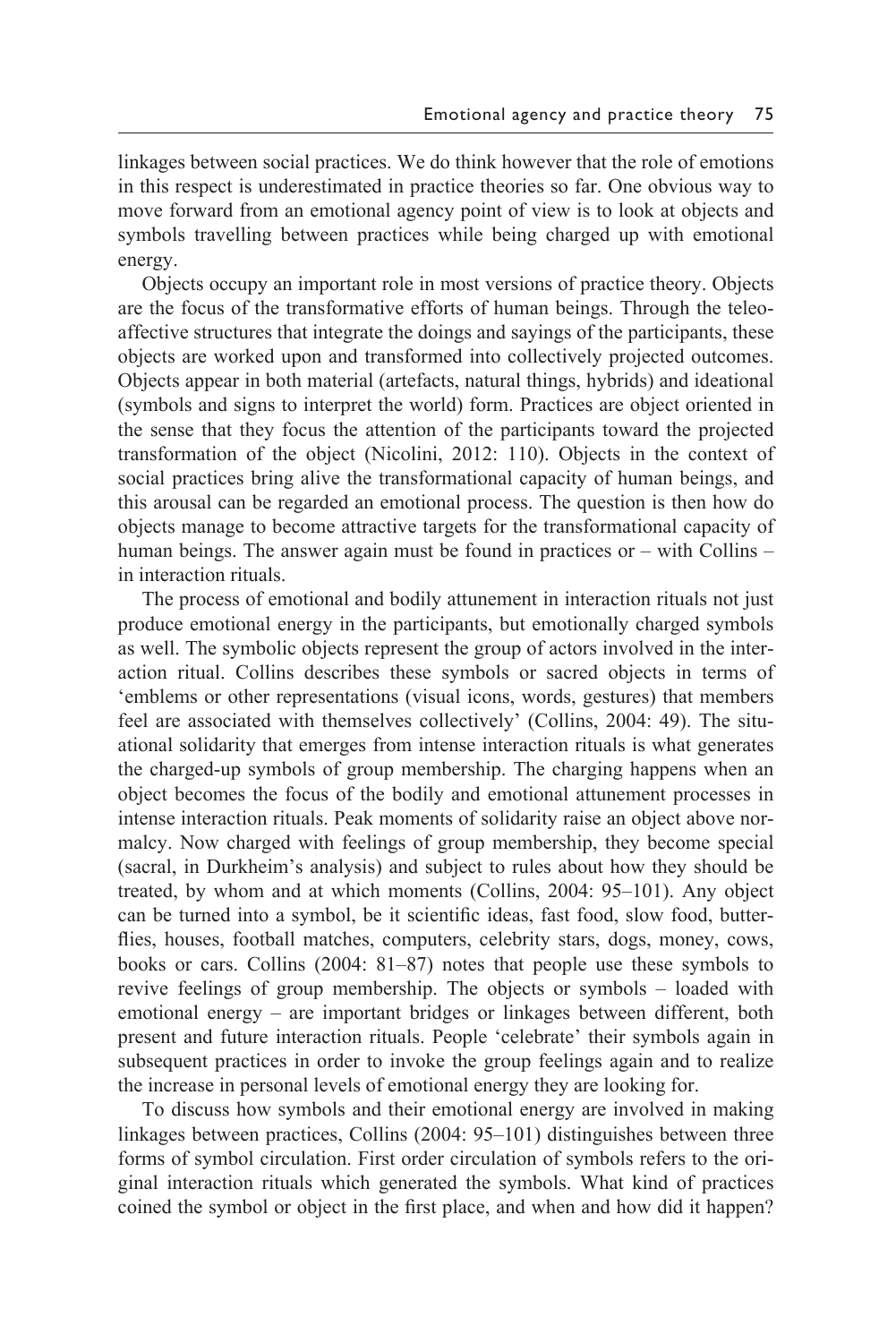Second order symbol circulation refers to the traveling, reproduction and uses of symbols outside the settings in which they were originally produced. People start using the symbols in situations that follow-up on the original ones. People involved in other practices start taking up the symbols and try to integrate them in practices that differ from the original context of the symbol. They may talk about the symbol or act toward it in various ways (such as worshipping, exhibiting or carrying the symbol around). In terms of practice theory, second order distribution is not only about the travelling of the original object to other practices, but also about the transfer of the integrative elements of the original practice in which that object became an emotionally charged symbol. The symbolic object brings practical understanding of knowing how to deal with the object, the general understanding of the meanings of the doings and sayings related to that object, the rules of proper treatment, and finally the teleoaffective structure that provides both a future orientation and the implicit feelings rules that are associated with engaging with the symbol. In this way, the circulation, travelling and distribution of symbols infuse new elements in existing practices and connects them to each other in novel ways, spreading new understandings, motivations and affects through the plenum. Collins also mentions a third order circulation, whereby people use symbols in their thought processes, reminding them of and reviving feelings of group membership. In practice theory, this concerns general understandings, which enable participants to project the practice in which they act upon the symbol. When people think, dream or fantasize about such symbols they may feel enthusiasm and pride and/or they may be reminded of something good and worthy they had been undertaken with others. In this way, symbols that carry group feelings in them provides people with emotional energy, without the need for direct participation in the practice in which these symbols emerged. Individuals carry various emotionally charged general understandings with them, and these stocks of symbols provide the emotional map through which they make their way in a world of practices (Collins, 2004: 151–158; Maller and Strengers, 2012). From the viewpoint of the individual, some practices allow for the successful meshing of their package of generalized understandings/symbols, resulting in an interaction ritual that provides them with high levels of emotional energy. But in other practices, their stock of symbols does not connect to that of others very well, so that they are not able to contribute to the bodily/emotional attunement process, with the result of less emotional energy being generated. This happens when one feels in the wrong place, not knowing what to say, unable to switch the group's focus to a topic that is related to one's emotional resources (Collins, 2004: 151–158).

 As noted by Durkheim in 1912, the peak moments of high intensity rituals are sources of social change. It is in these situations of collective effervescence where new ideas are born or where existing ideas are strengthened or brought to live again. The emotionally charged symbols and the related practical and general understandings they generate then spread through the vast intermeshing of practices, reverberating changes in each of them. In this way, the rise of, for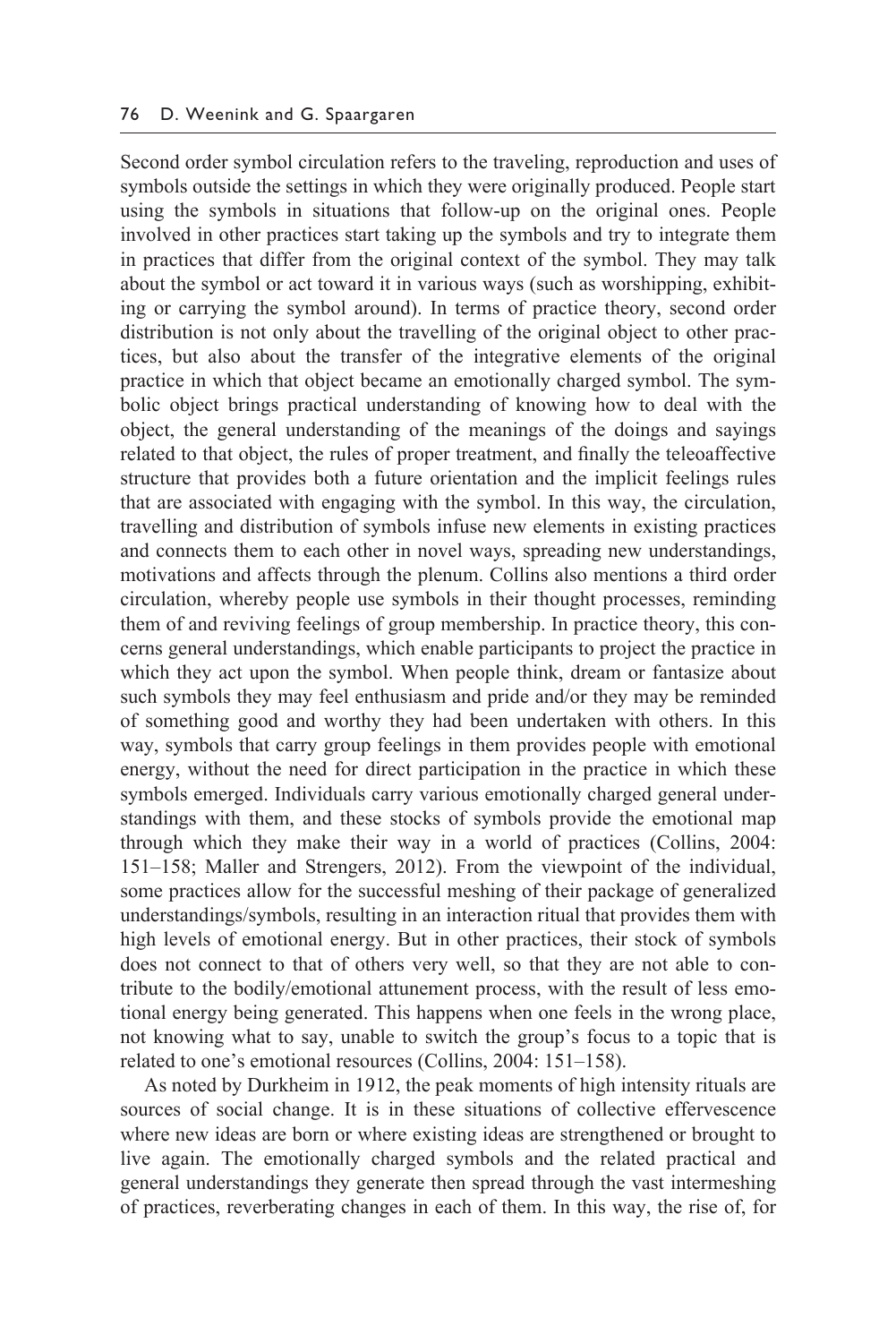example, new social movements, collective political action on a massive scale, or the worldwide uptake of eco- labels can be grounded realistically on the emotional and bodily attunement processes in interaction rituals where new symbols are created. However, the emission of these emotionally charged understandings, motivations and affects through the plenum will never be emulated and imitated exactly in other practices, as they will be confronted with already existing understandings, motivations and affects as well as existing material arrangements. The existing constellations differ in the degree to which they are open to and match with the new elements, thus resulting in different patterns of social change (Geels *et al.*, 2015).

 Throughout this lengthy section we have discussed several aspects of the relationship between human agents, practices and emotions. We started by discussing the relevance of the body and its brains for understanding the processing of emotion by human agents. We then discussed emotions as part of a hybrid system of human actors and practices, arguing that in practice theories emotional agency must be analysed as always being distributed over human agents and practices. Our practice theoretical perspective on emotional agency was further elaborated by exploring what emotions do to practices (being involved in their integration in different ways) and what practices do to emotions (generating them through interaction rituals). We concluded with a discussion on how emotions affect the linkages between social practices. Our discussion aimed to show that emotional agency in all these dimensions deserves to be investigated and discussed more often by practice theorists since emotions help explain innovation and social change. Participants of practices navigate and are navigated through a world of practices while being guided by emotions. Navigating a world of practices also refers to the flows of emotional energy that are running through chains and networks of practices. These flows are being carried along both by human agents and objects. The nature of the emotional energy flows determines the likelihood that new practitioners, symbols, objects and understandings will become part of the practice- arrangement bundles in the future.

 While emotional agency must be considered a crucial factor for explaining the dynamics of social change in a world of practices, a comprehensive analysis of social change cannot do without looking at the relationship between (emotional) agency and power. It is to this topic that we turn in the next section.

## **Agency, power and dynamics of change in networks of practices: some preliminary remarks**

Agency has the connotation of creation, innovation and change (Elliott and Turner, 2012). Emotional agency can be regarded as a driver of change, a motivating factor for finding your way in the world of practices. With the concept of power, the associations are most of the time not on the enabling but on the constraining aspects of the social. Think about the disciplining dynamics as described by Foucault, or the Weberian approach to power which emphasizes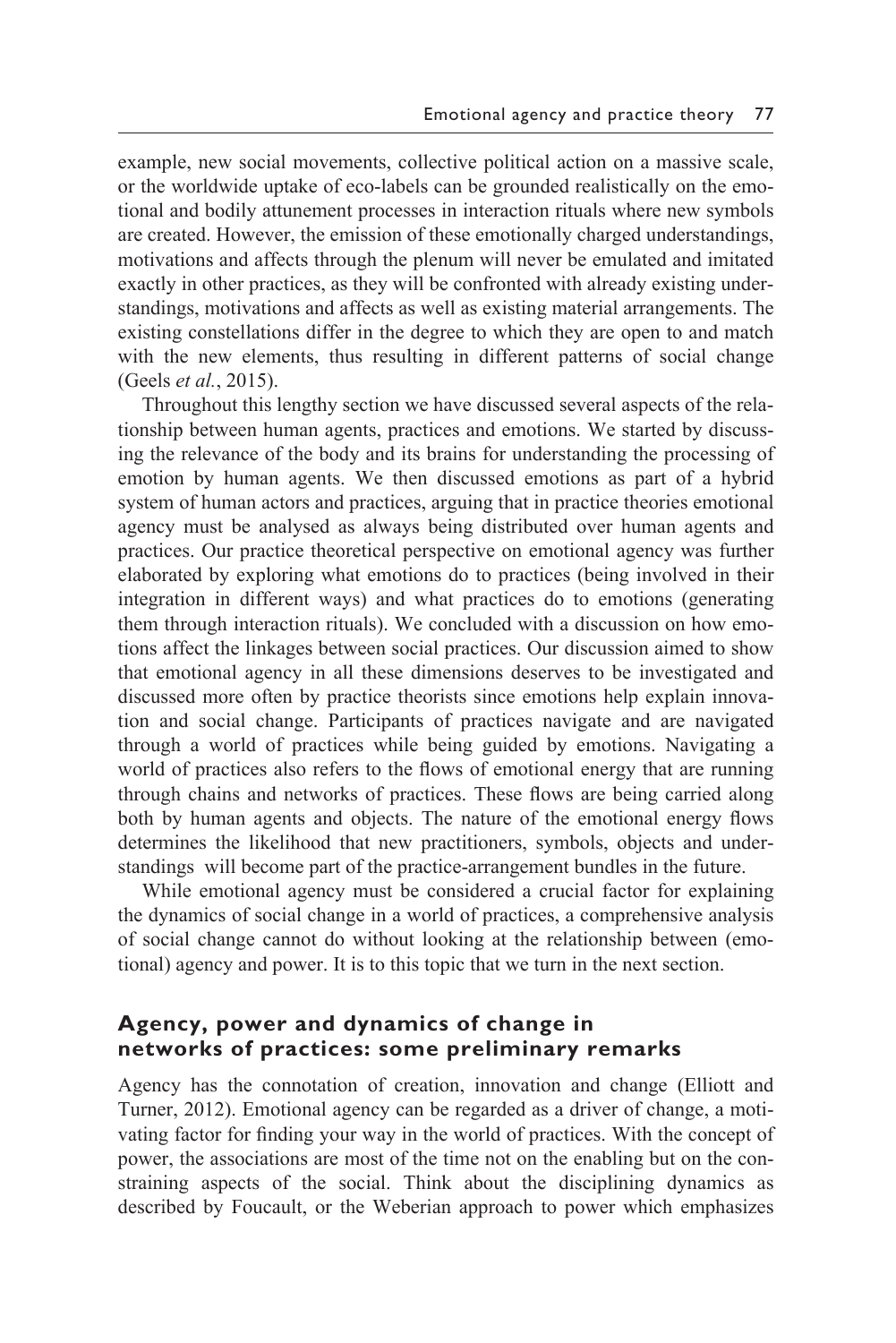the restrictions for realizing ones goals by the ambitions and strivings of other actors. In theories of practices, power has not been a central issue so far. Giddens' structuration theory might be regarded as one of the more explicit attempts to give power significant analytical weight regarding social reproduction and change (Giddens, 1979). With Giddens, power is given two faces: an 'agency face' in the form of transformative capacities of human agents, and an 'institutional face' with power as structures of domination. While Giddens seems to distribute power over individuals and an apparent overarching structure, we position the former 'face' of power in situated practices and the latter in the chains or networks of practices in our discussion of power below.

#### *Agency and power in situated practices*

Power manifests itself as a relevant factor in the performances of social practices in a number of ways. First, there are differences in competences between practitioners in a certain practice. The concepts of capital (Bourdieu,1986) or transformative power (Giddens, 1979) are referring to what an agent can do in a specific practice given her access to and mastery of the rules and resources relevant for the practice and for the specific tasks and projects the actor aims to realize. We have already discussed extensively how emotions are co-determining what an agent can do. Emotions bring a certain state of affairs and modalities of action to the attention of the actor, they tag experiences and rules in ways that make them have an impact on future doings and sayings of the actor, and they are implied in the energizing of peoples and objects during intense interactions.

 Collins (2004), and in a more explicit and elaborate manner Theodore Kemper also (2011), discuss how emotional factors, power and status go together in the reproduction of interaction. The actors and objects with most emotional energy tend to be the energizing factors in the reproduction and innovation of social practices. High emotional energy- actors take the lead, position themselves and other sacred objects in the centre of the process, show themselves to be experts in the (feeling) rules and resources to be applied, and because of all this, they find themselves in a position to receive status and to give orders. At the other end of the status- power matrix we find actors receiving orders and paying proper tribute to those claiming high status. The status- power relations within practices help explain why actors with high levels of emotional energy are in a position to further enhance their power, while those with low levels of emotional energy end up in a position that makes them lose even more energy. Positive and negative valences are distributed unevenly both among and within practices.

#### *Agency and power in networks of practices*

With the lens being zoomed out and targeted at the clusters, networks or bundles of practices, the agency performed by human actors is temporarily put in between brackets. The focus is on the specific ways in which practices are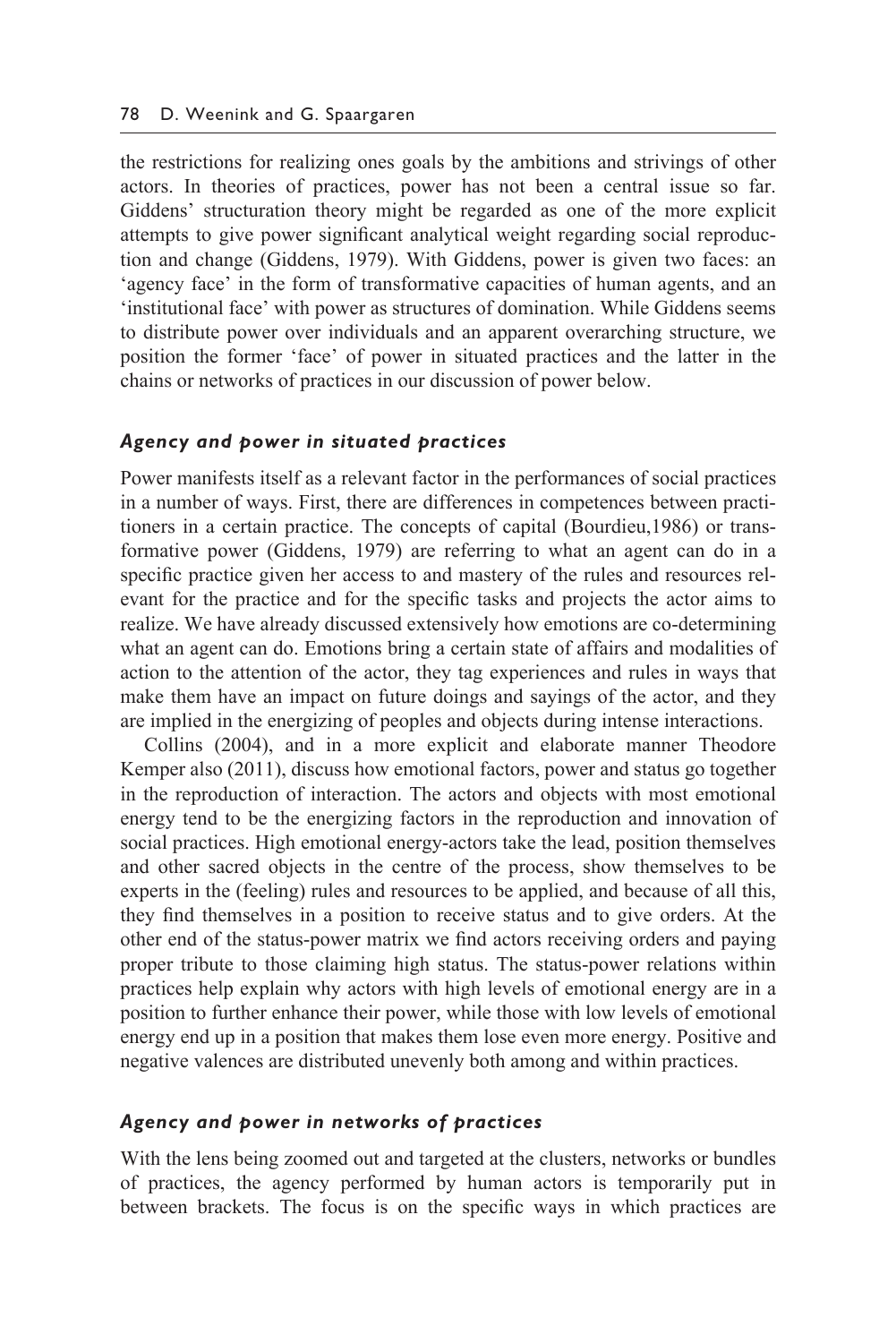embedded in wider networks, arrangements, bundles or complexes. The more institutionalized the relationships, the more visible and stable the patterns are in time- space, with structures of domination reflecting the distribution of power throughout the network.

 Because of the methodological advice to bracket performances when doing institutional analyses, there is the danger of re- constituting the micro- macro and agency- structure dualism when doing actual empirical research with the help of practice theories. Power structures, dominant circuits of reproduction, value chains, practice complexes etcetera are then being discussed without constantly bearing in mind that there are human agents involved in the reproduction and change of these institutions. Some socio- technical systems and relations are so firmly anchored in time and space that it seems almost natural to refer to them as social structures in the mode of reification, as if they have a life on their own.

 The main achievements of Castells' (2009) analysis of power in the global network society is the fact that he provides an elaborate analysis of the reproduction of power structures without losing sight of the agency dimension involved in the making and breaking of linkages between social practices. In the language of Giddens' structuration theory, he balances social- and system- integration when analysing social change (Giddens, 1977: 76). Power for Castells is about connections and connectivity: the more connected, well embedded and integrated in (global to local) networks, the more power in terms of transformative capacity. The worst thing that can happen for an organization, a country, a particular social class, or a region is to be left on your own, to be judged irrelevant for the network, to not being connected. Connectivity is key to power, innovation and social change. Networks strive to connect with new nodes or practices which are instrumental for the further increase of the power of the network. Once a node/set of practices in the network is no longer performing well in terms of empowering the overall network, attempts will be made to disconnect or decouple the practices. This gatekeeping and decoupling work is done by specialized groups of actors who are trained to exert 'networking power'. They know about the gains and losses which are likely to result from new connections being made and obsolete relationships being done away with and they know how to create and break connections. Next to gatekeepers, Castells also distinguishes groups of 'switchers' and 'programmers' as being specialists in the making and breaking of links between networks. They know about the (importantly emotional) codes, standards, general and practical understandings and how to create them. Switchers and (re)programmers are employing 'network-making power', a new form of agency and power that Castells claims to be the most important in the network society. Note that we can ground this form of power and agency in emotions as well: both switchers and programmers seek out the network opportunities that generates most emotional energy to them. Moreover, emotionally dominant switchers and programmers manipulate and transform their network environment such that it offers opportunities for interaction rituals to develop in which they themselves or their creations are the focus of attention.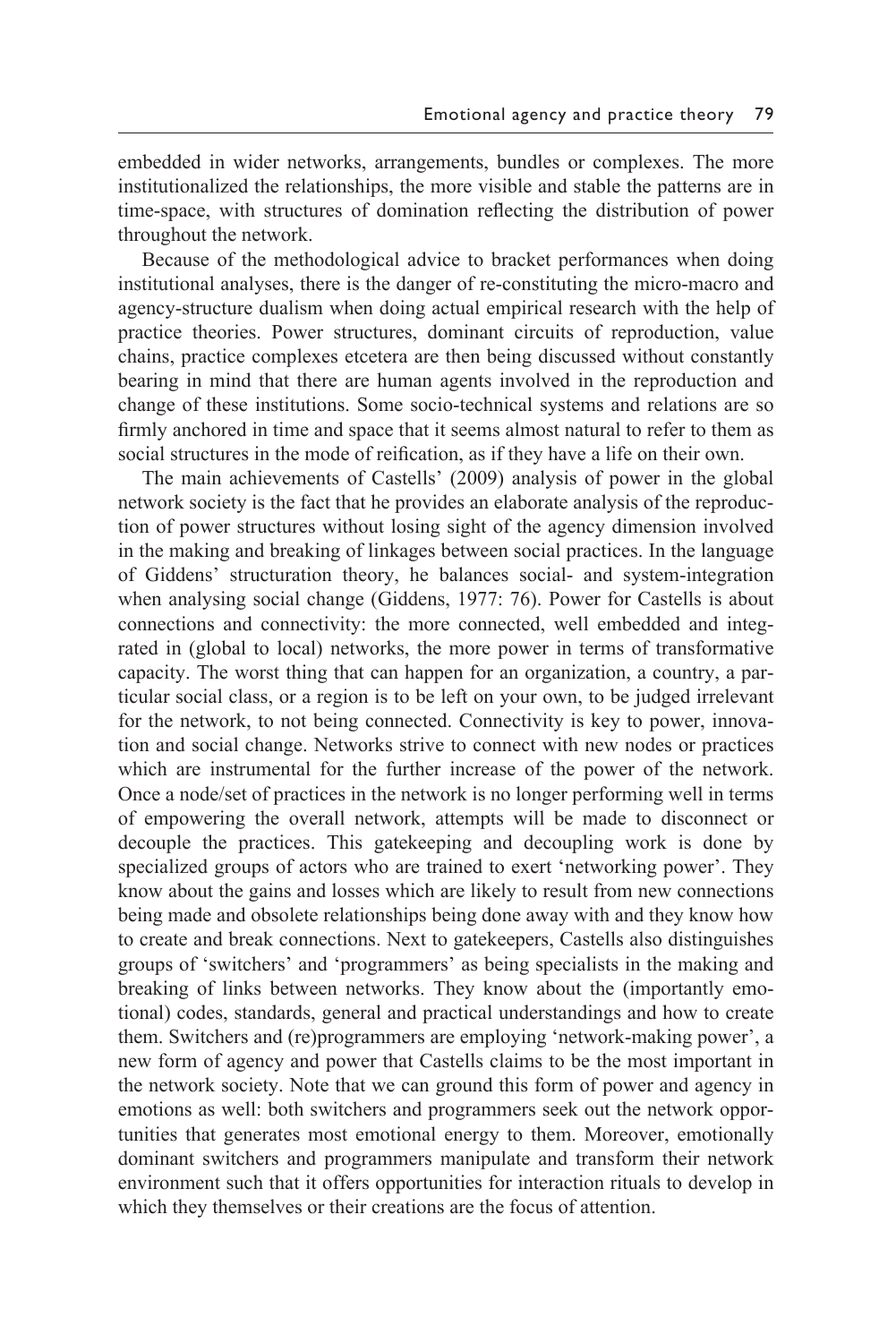While not being developed in the context of a theory of practices, Castells' analysis of agency and power in the network society can be valuable for practice theorists who aim to investigate the practice- work involved in the making and breaking of linkages between (sets of ) practices and thereby for the reproduction and change in wider complexes or networks of practice- arrangement bundles.

## **Conclusion**

Our analysis of emotional agency, power and social change has been short and selective, as the topics are widely discussed in the social sciences. The criteria for selecting the topics and concepts we put under scrutiny are derived from our aim of contributing to the further conceptual development of practice theories in a way that makes them applicable to the analyses of social change in contemporary societies. For practice theories to offer an original and practice specific account of the dynamics of change in (networks of) practices, we argued that two challenges had to be confronted. First, the relationship between agency and emotions had to be explored in connection with social change. Second, the concept of power has to be invented anew in the context of practice theories. We conclude the chapter by summarizing the results of our preliminary investigation of these two topics, indicating as well the work that still has to be done.

 First of all, if we account for agency as emotional experience, new research questions appear on the agenda of practice theories, in particular with regard to social change. We can start to formulate questions about why some practices generate many followers, whereas others perish in terms of the emotional experiences they generate. Also, if changes in the participation patterns in certain social practices reflect changes in emotional agency, we may trace these changes in the history of emotionally charged practices the followers have been participating in. We would like to highlight that when analysing emergence and decay in practices, emotional experiences need to be given separate treatment. Emotions do interact with material elements and competences in many different ways, and cannot be reduced to one of the components or elements of practices as distinguished in contemporary theories.

 Second, when investigating the going together of agency and emotions, it is important to profit from the agency- structure debate that has been connected to practice theories from their inception. We suggested studying the agencyemotion theme with the analytical lens switching between different – zoomed in and zoomed out – modalities. Emotions do reside in bodies and need to be studied on that level, but what makes a practice approach distinct is the focus on how emotions and practices go together. We discussed what emotions do to practices and what practices do to emotions. Finally, with the lens zoomed out, we investigated how emotions contribute to the making and breaking of linkages between (network of) practices.

 Third, while emotions are important drivers of innovation and change, they need to be connected to issues of power to prevent being naive on dynamics of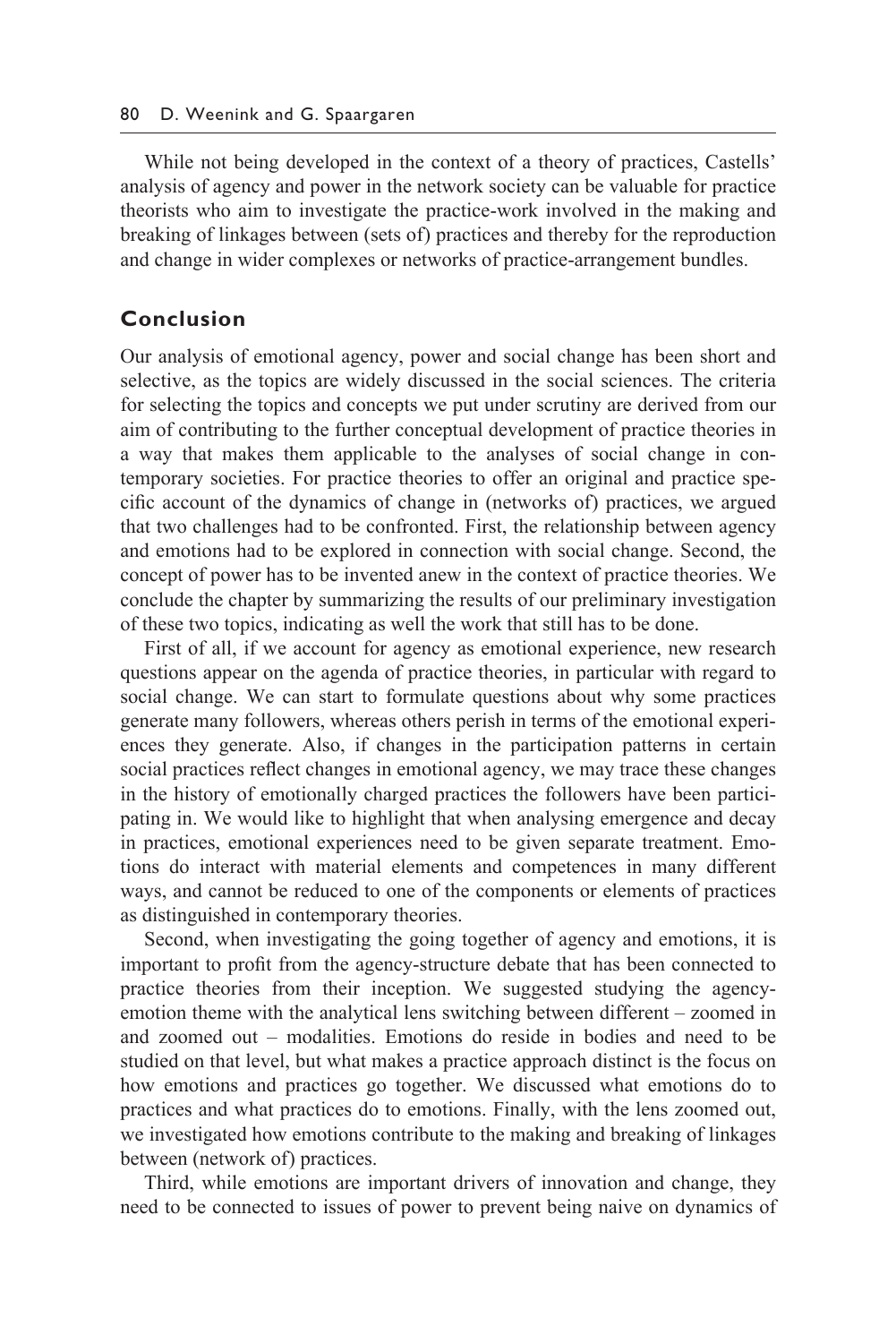change in a world populated with practices. Power analyses with the lens zoomed out very easily make us forget the 'agency- dimension' of change in networks of practices. Castells' concept of 'networking power' and 'networkmaking' power were offered as a starting point for reflecting on ways to connect practice theories with other theories of change (for example transition theory) without doing away with the 'flat ontology' and 'human agency' assumptions that are crucial for practice theories.

 Fourth and final, we have been venturing an approach to navigating a world of practices in which some theories and authors were newly introduced to the family of practice theories. Although both Collins and Castells are commonly not perceived as practice theorists, we argued that parts of their work can be meaningfully connected to the body of practice theories. By deepening our understanding of the agency – emotion relationship (Collins) on the one hand and the agency – power relationship (Castells) on the other, we might improve practice- based approaches to the dynamics of change in contemporary network societies.

## **Notes**

- 1 This is not because of the central place of the concept of network in his analyses, since network analyses seem to connect very well with the flat ontology of practice theory. The differences in analysing social change stem from Castells' crucial distinction between the 'space of places' versus the 'space of flows'.
- 2 The concept of 'performance' is used by Shove *et al.* (2012) to refer to a mode of analysis that focuses on the ways in which the practices are being enacted and reproduced through combining three constituting components. With Giddens, this modality of analysing practices is called the 'analysis of strategic action'. The concept of performances seems to be preferred by Shove *et al.* over the concept of strategic action in order to make room for analysing 'acting objects' and 'fitting competences' without the need to constantly consider the related actions of situated human actors who make the practice possible.
- 3 See below for a further explanation and discussion of 'practical intelligibility' and 'understandings', based on Schatzki, 2002: 74–76).
- 4 With his formulation of practical intelligibility Schatzki distinguishes himself from Giddens' notion of practical consciousness on the one hand and from Bourdieu with his 'sens pratique' on the other. With Schatzki, the teleological character of action can and should be discussed without fear for voluntaristic or deterministic reasoning.
- 5 Schatzki points out that what makes sense to an actor can diverge from what is 'rational' to do for that person given his or her particular perspectives, goals and circumstances. People can be 'taken by emotions' and act in certain (dangerous, stupid etcetera) ways since at that particular moment (of being angry, drunk, etcetera), it makes 'emotional sense' to do so (Schatzki, 2010: 126).
- 6 Practical understandings differ from practical intelligibility, which indicates for the individual actor a sense of *what* to do next, rather than the referring to the know-*how* of doing it. Practical intelligibility governs practical understanding, as it singles out what actions individuals execute because of their practical, embodied understanding (Schatzki, 2002: 74–76, 79). This explains why practical intelligibility is not included in the list of factors that make for the hanging together.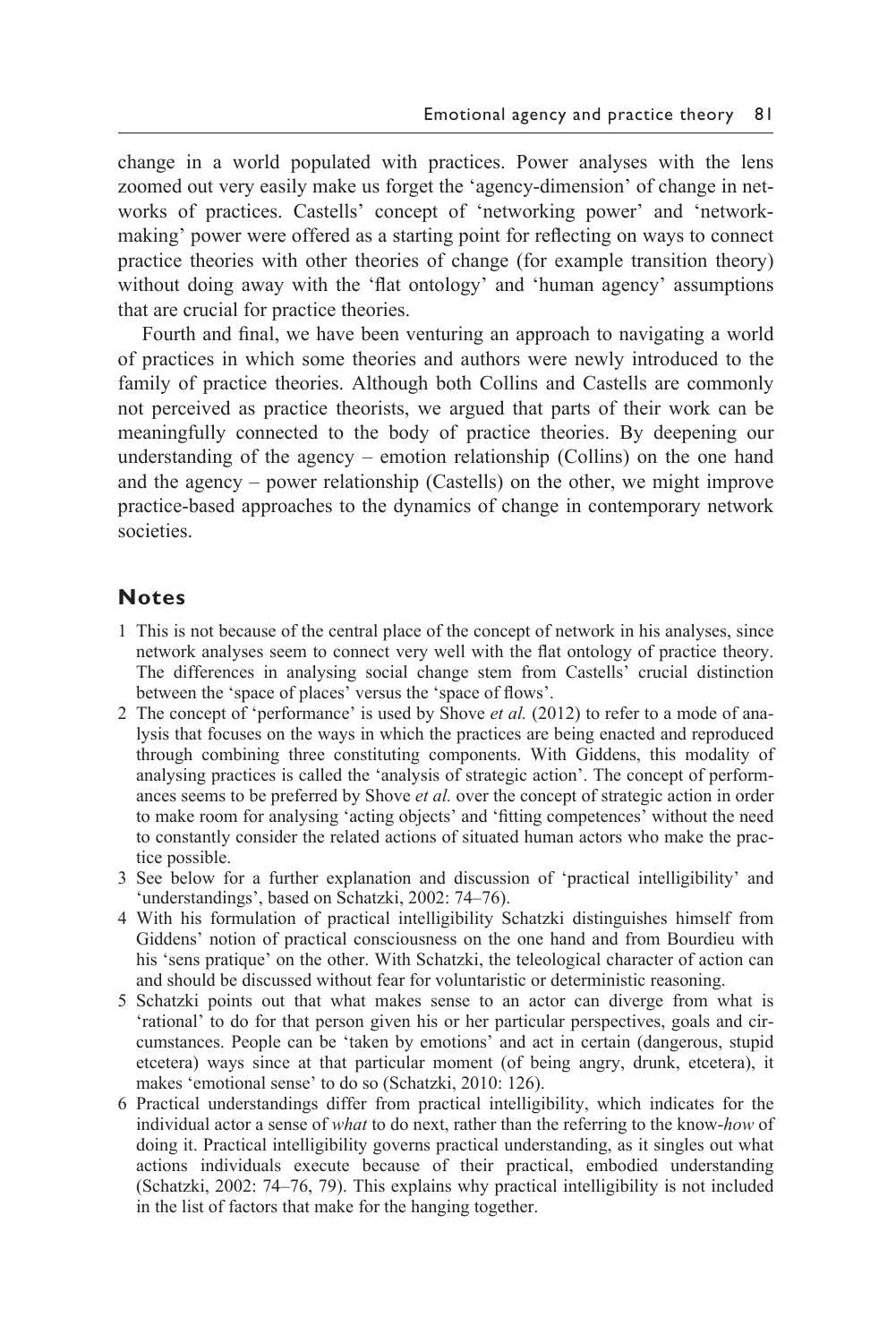7 Perhaps most crucial for the integration of practices is the fear of the loss of a social bond (Scheff, 2003), as norms indicate the moral boundaries of the group. Not following the norms thus means running the risk of being perceived as an unworthy group member.

## **References**

- Bourdieu, P., 1986. 'The Forms of Capital'. In: J. Richardson, ed. *Handbook of Theory and Research for the Sociology of Education*. New York: Greenwood, 241–258.
- Castells, M., 2009. *Communicating Power*. Oxford: Oxford University Press.
- Collins, R., 1993. 'Emotional Energy as the Common Denominator of Rational Choice'. *Rationality and Society*, 5, 203–230.
- Collins, R., 2004. *Interaction Ritual Chains*. Princeton: Princeton University Press.
- Franks, D. and Smith, T., eds, 1999. *Mind, Brain, and Society: Toward a Neurosociology of Emotion*. Stamford, CT: JAI Press, 157–182.
- Damasio, A., 1994. *Descartes' Error: Emotion, Reason and the Human Brain*. New York: Putnam.
- Durkheim, É., 1912/2001. *The Elementary Forms of Religious Life*. Oxford: Oxford University Press.
- Elliott, A. and Turner, B.S., 2012. *On Society*. Cambridge: Polity Press.
- Engeström, Y., Miettinen, R. and Punamäki, R.L., eds, 1999. *Perspectives on Activity Theory. Learning in Doing: Social, Cognitive and Computational Perspectives*. Cambridge: Cambridge University Press.
- Evans, D., McMeekin, A. and Southerton, D., 2012. 'Sustainable Consumption, Behaviour Change Policies and Theories of Practice'. In: A. Warde and D. Southerton, eds. *The Habits of Consumption*, Helsinki: Open Access Book Series of the Helsinki Collegium of Advanced Studies, 113–129.
- Franks, D., 2010. *Neurosociology. The Nexus between Neuroscience and Social Psychology*. New York: Springer.
- Freund, P., 1990. 'The Expressive Body: a Common Ground for the Sociology of Emotions and Health and Illness'. *Sociology of Health and Illness*, 12: 453–477.
- Frijda, N., 1986. *The Emotions*. Cambridge: Cambridge University Press.
- Geels, F.W., McMeekin, A., Mylan, J. and Southerton, D., 2015. 'A Critical Appraisal of Sustainable Consumption and Production Research: The Reformist, Revolutionary and Reconfiguration Positions. *Global Environmental Change*, 34, 1–12.
- Gazzaniga, M., 1998. *The Minds's Past*. Berkeley, CA: University of California Press.
- Giddens, A., 1979. *Central Problems in Social Theory*. Berkeley, CA: University of California Press.
- Giddens, A., 1984. *The Constitution of Society*. Cambridge: Cambridge University Press.
- Goffman, E., 1959/1990. *The Presentation of Self in Everyday Life*. London: Penguin Books.
- Goffman, E., 1967. *Interaction Ritual; Essays on Face-to-Face Behavior*. New York: Pantheon Books.
- Grin, J., Rotmans, J. and Schot, J., 2010. *Transitions to Sustainable Development: New Directions in the Study of Long Term Structural Change*. New York: Routledge.
- Hargreaves, T., Longhurst, N. and Seyfang, G., 2013. 'Up, Down, Round and Round: Connecting Regimes and Practices in Innovation for Sustainability. *Environment and Planning A*, 45 (2), 402–420.
- Hochschild, A.R., 1979. 'Emotion Work, Feeling Rules, and Social Structure'. *American Journal of Sociology*, 85, 551–575.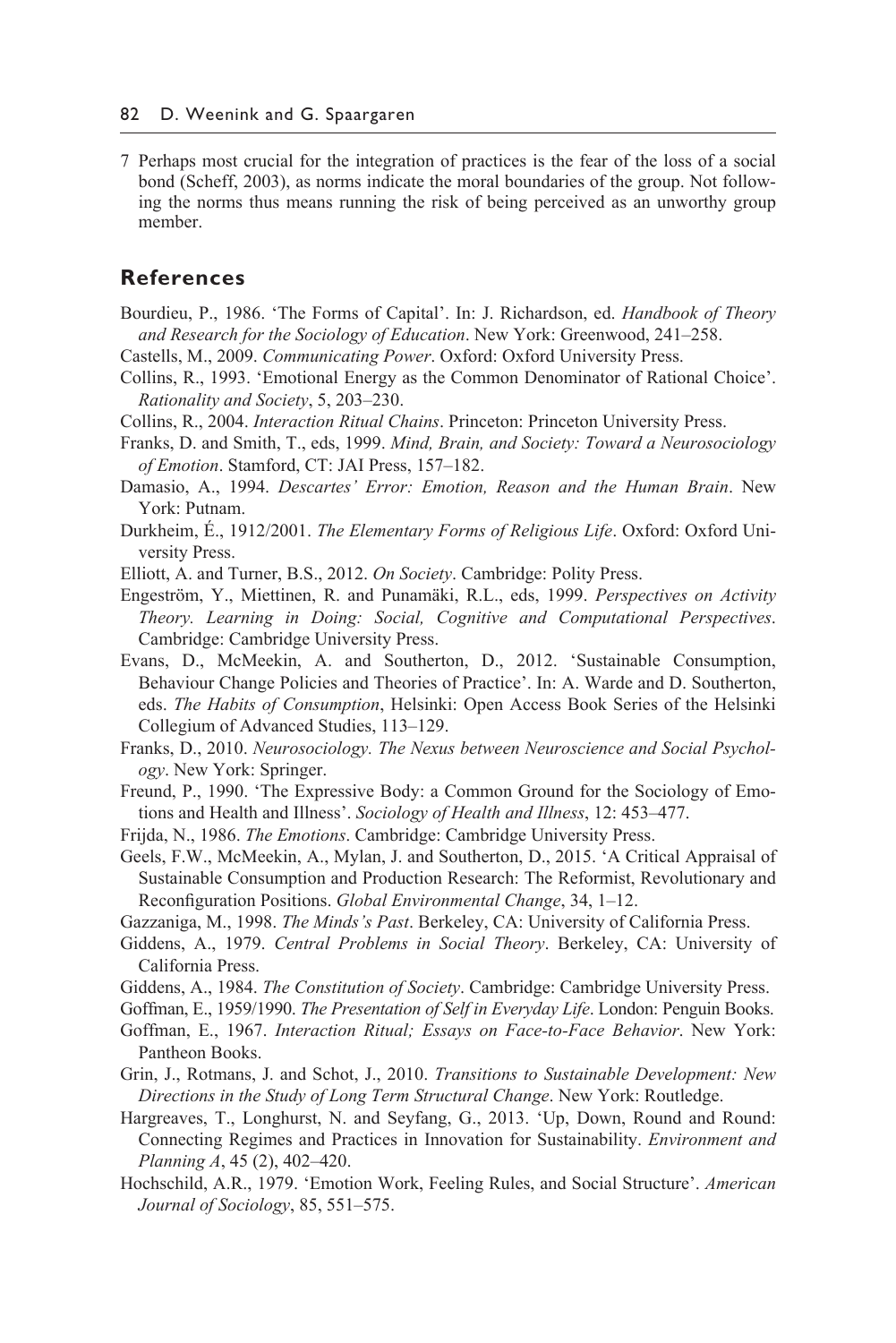- Hochschild, A.R., 1983. *The Managed Heart. Commercialization of Human Feeling*. Berkeley, CA: University of California Press.
- Houten, W. ten, 1999. 'Explorations in Neurosociological Theory: From the Spectrum of Affect to Time Consciousness'. In: D. Franks and T. Smith, eds. *Mind, Brain, and Society: Toward a Neurosociology of Emotion*. Stamford: JAI Press Inc, 41–80.
- Katz, J., 1999. *How Emotions Work*. Chicago: Chicago University Press.
- Katz, J., 2010. *Emotion's Crucible*, unpublished paper, UCLA Sociology.
- Kemper, T.D., 1987. 'How Many Emotions Are There?' *American Journal of Sociology*, 93, 263–289.
- Kemper, T.D., ed., 1990. *Research Agendas in the Sociology of Emotions*. Albany, NY: State University of New York Press.
- Kemper, T.D., 2011. *Status, Power and Ritual Interaction; A Relational Reading of Durkheim, Goffman and Collins*. Surrey: Ashgate.
- Lawler, E.J., Thye, R.S. and Jeongkoo, Y., 2014.'The Emergence of Collective Emotions in Social Exchange. In: C. von Scheve and M. Salmela, eds. *Collective Emotions. Perspectives from Psychology, Philosophy and Sociology*. Oxford: Oxford University Press, 189–203.
- LeDoux, J., 1996, *The Emotional Brain: The Mysterious Underpinnings of Emotional Life*. New York: Simon & Schuster.
- Maller, C. and Strengers, Y., 2012. 'The Global Migration of Everyday Life: Investigating the Practice Memories of Australian Migrants'. *Geoforum*, 44, 243–252.
- Massey, D., 2002. 'A Brief History of Human Society: the Origin and Role of Emotion in Social Life: 2001 American Sociological Association Presidential Address'. *American Sociological Review*, 67, 1–29.
- Mead, G.H., 1934/1962. *Mind, Self & Society from the Standpoint of a Social Behaviorist*. Edited and with an Introduction by Charles W. Morris. Chicago: University of Chicago Press.
- Merleau- Ponty, M., 1945/2002. *Phenomenology of Perception*. Abingdon: Routledge.
- Nicolini, D., 2012. *Practice Theory, Work & Organization*. *An Introduction.* Oxford: Oxford University Press.
- Reckwitz, A., 2002. 'Toward a Theory of Social Practices. A Development of Culturalist Theorizing'. *European Journal of Social Theory*, 5, 243–263.
- Schatzki, T., 1996. *Social Practices. A Wittgensteinian Approach to Human Activity and the Social*. Cambridge: Cambridge University Press.
- Schatzki, T., 2002. *The Site of the Social. A Philosophical Account of the Constitution of Social Life and Change*. Philadelphia: Penn State University Press.
- Schatzki, T., 2010. *The Timespace of Human Activity. On Performance, Society, and History as Indeterminate Teleological Events*. Plymouth: Lexington Books.
- Schatzki, T., 2016. 'Practice Theory as Flat Ontology'. In: G. Spaargaren, D. Weenink and M. Lamers, eds. *Practice Theory and Research: Exploring the Relevance for Social Change*. Routledge: Abingdon, UK.
- Schatzki, T.R., Knorr Cetina, K. and Von Savigny, E., eds, 2001. *The Practice Turn in Contemporary Theory*. London and New York: Routledge.
- Scheff, T., 2003. 'Shame in Self and Society'. *Symbolic Interaction*, 26, 239–262.
- Shilling, C. and Mellor, P.A., 2001. 'Embodiment, Structuration Theory and Modernity: Mind/Body Dualism and the Repression of Sensuality'. In: C.G.A. Bryant and D. Jary, eds. *The Contemporary Giddens*; *Social Theory in a Globalizing Age*. New York: Palgrave, 130–147.